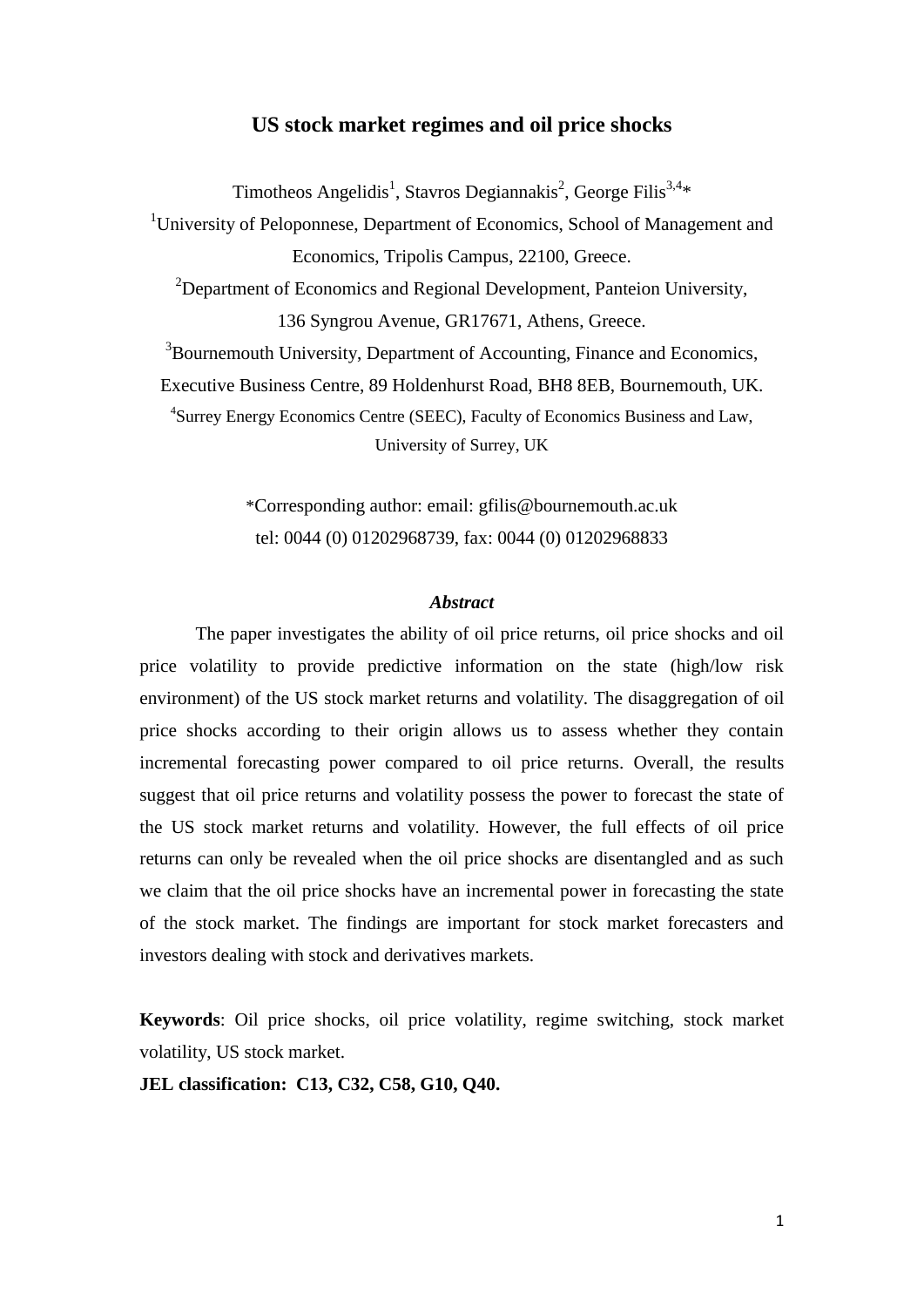#### **1. Introduction and review of the literature**

Since Hamilton's (1983) seminar paper there is a growing interest on the effects of oil prices on stock market returns, as well as, on the economy. The aim of this paper is to examine the relationship between the oil prices and the stock market from a different angle. In particular, we define a regime switching model specification and investigate whether oil price shocks and oil price volatility can predict the states of the stock market.

A large body of the academic literature has provided mounting empirical evidence regarding the relationship between oil prices and macroeconomic variables. In the main, the results suggest that oil prices exert a very significant impact on the economy either due to their effects on pricing and production costs or due to their effects on aggregate demand (i.e. via inflation and monetary policy channels) and aggregate supply (i.e. via the output). Some interesting studies on these views include those by Chen et al. (2014), Filis and Chatziantoniou (2014), Lippi and Nobili (2012), Baumeister and Peersman (2012), Segal (2011), Rahman and Serletis (2011), Tang et al. (2010), Nakov and Pescatori (2010), Jbir and Zouari-Ghorbel (2009), Blanchard and Gali (2007), Hamilton (2008, 1996), Hamilton and Herrera (2004), Barsky and Kilian (2004), Jones et al. (2004), Leduc and Sill (2004), Brown and Yucel (2002), Bernanke et al., (1997), Rotemberg and Woodford (1996), Huang et al. (1996), Mork et al. (1994), Mork (1989) and Burbidge and Harrison (1984).

Nevertheless, a strand in the literature over the last decade or so has been shaping around the concept that the relationship between oil prices and the economy has changed after the 80s (see, *inter alia*, Lescaroux and Mignon, 2008; Blanchard and Gali, 2007; Hooker, 2002, 1996; Bernanke et al., 1997; Darrat et al., 1996). Specifically, they maintain that oil price changes are not inflationary anymore and they do not significantly impact output levels and, thus, they do not constitute a source of recessionary periods.

Even though there is this extended literature on the relationship between oil prices and the macroeconomy, the research in the area of oil prices and stock markets is still growing. Portraying the readily available information, a negative relationship has been established between changes in oil prices and stock market returns (see, *inter alia*, Filis and Chatziantoniou, 2014; Asteriou and Bashmakova, 2013; Ciner, 2012; Lee and Chiou, 2011; Filis, 2010; Chen, 2010; Miller and Ratti, 2009; Driesprong et al., 2008; Nandha and Faff, 2008; O'Neill et al., 2008; Park and Ratti, 2008;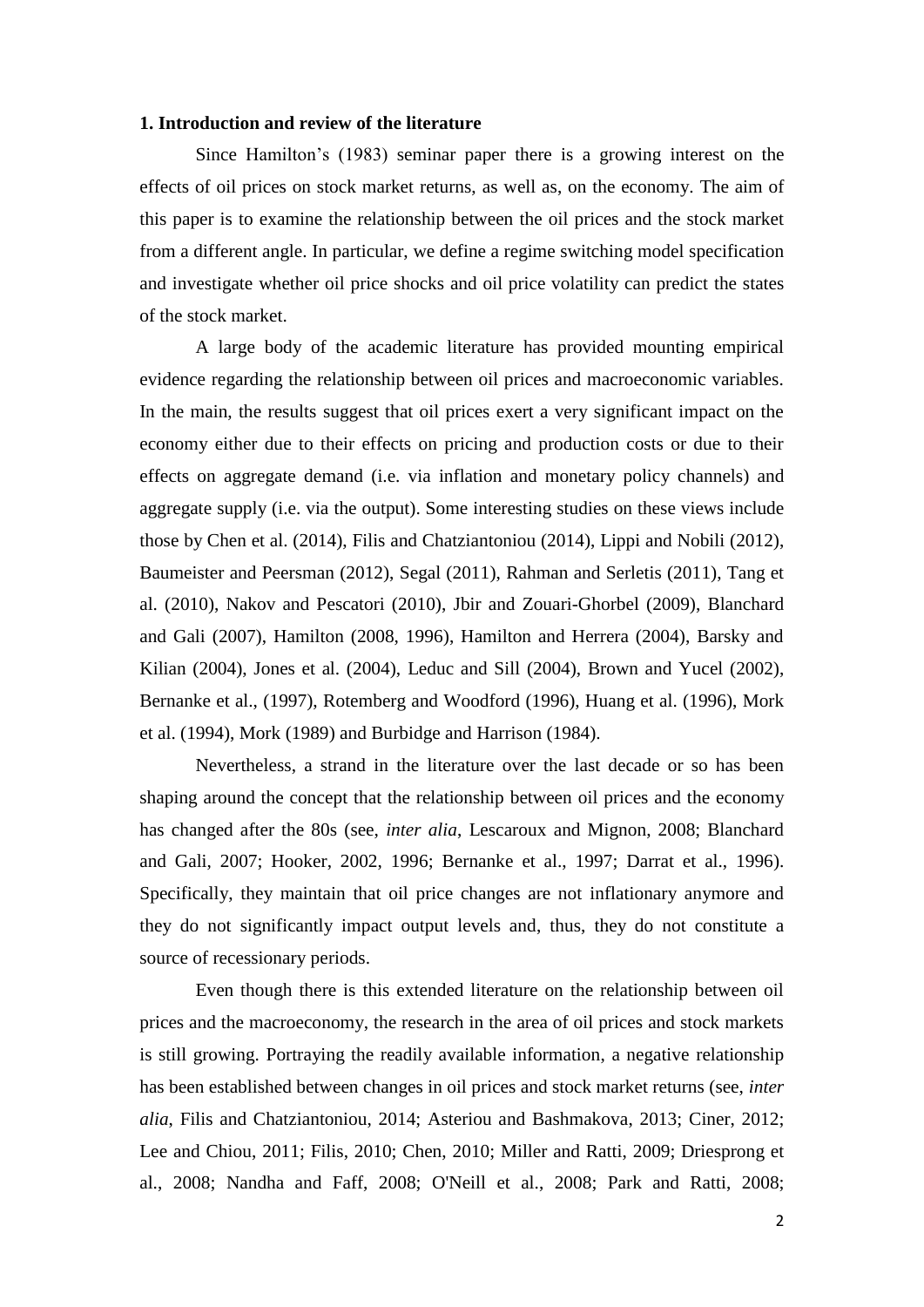Bachmeier, 2008; Henriques and Sadorsky, 2008; Sadorsky, 2001; Papapetrou, 2001; Ciner, 2001; Gjerde and Sættem, 1999; Huang et al., 1996; Jones and Kaul, 1996).

Contrary to the above, part of the literature finds that there is no relationship between oil price changes and stock market performance (see, *inter alia*, Jammazi and Aloui, 2010; Apergis and Miller, 2009; Cong et al., 2008).

Malik and Ewing (2009), Oberndorfer (2009) and Sadorsky (1999) further elucidate that apart from the oil prices, the oil price volatility impacts on stock returns, as well. They provide evidence that higher oil price volatility tends to cause a negative effect on stock market returns. Chiou and Lee (2009) also show that oil price volatility exerts a negative impact on the S&P500 index.

Nevertheless, the aforementioned effects of oil stock market performance are far from definite. The status of the country as a net oil-importer or net oil-exporter provides additional information to these effects. Many authors subscribe to the belief that stock markets in oil-exporting countries tend to benefit from an oil price increase, whereas the reverse is true for the oil-importing countries (see, among others, Arouri and Rault, 2012; Mohanty et al., 2011; Korhonen and Ledyaeva, 2010; Bjornland, 2009; Lescaroux and Mignon, 2008 and Hammoudeh et al., 2004).

Furthermore, as suggested by Hamilton (2009a,b) and Kilian (2008a,b), not all oil price changes originate from the same source and, thus, they do not cause the same response from the financial markets. More specifically, the authors distinguish between supply-side and demand-side oil price shocks. Supply-side oil price shocks take place due to changes in the world oil supply, whereas demand-side oil price shocks are caused due to the increase in aggregate demand, arising mainly due to the industrialisation of developing countries like China (Hamilton 2009a,b). Kilian (2009) suggests that demand-side shocks could be further disentangled into aggregate demand shocks and oil specific demand shocks. The latter shock arises due to the uncertainty of the future availability of oil, whereas the former is the equivalent to Hamilton's demand-side shock. The general consensus from the literature regarding the oil price shocks and their impact is as follows: (a) supply-side shocks do not seem to exert any impact in the economy or the stock market. This is mainly due to the fact that disruptions in oil supply do not cause significant changes in oil prices, possibly because OPEC's decisions on oil supply levels are nowadays anticipated by the markets, (b) Demand-side shocks seem to trigger positive responses from the financial markets and the economy, whereas, (c) oil specific demand shocks, on the other hand,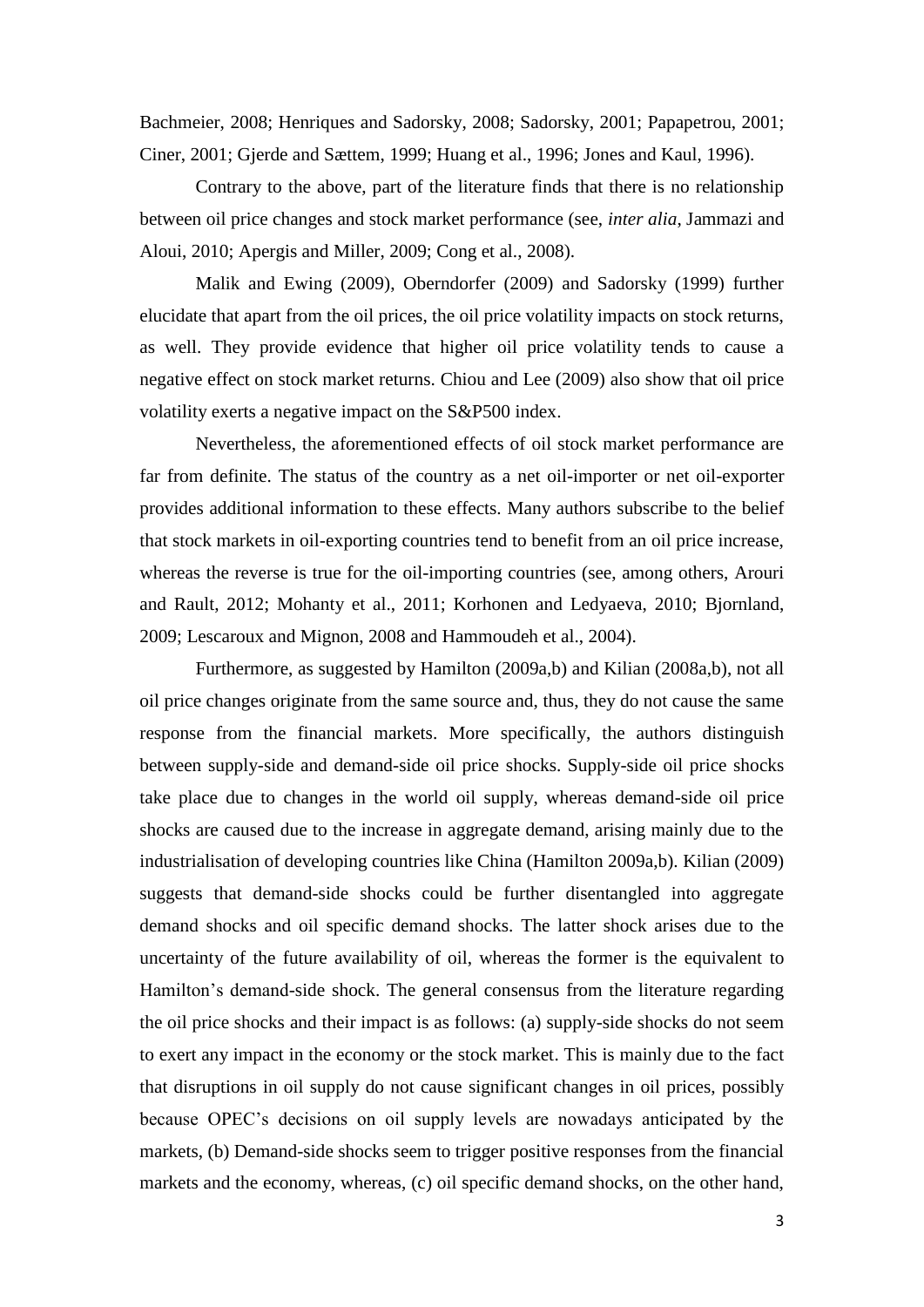tend to exercise a negative effect. Some notable papers of authors who have considered the different origin of oil price shocks in their studies, are those by Degiannakis et al. (2014), Antonakakis and Filis (2013), Abhyankar et al. (2013), Degiannakis et al. (2013), Baumeister and Peersman (2012), Basher et al. (2012), Lippi and Nobili (2012), Kilian and Lewis (2011), Filis et al. (2011), Kilian and Park (2009), Apergis and Miller (2009), Lescaroux and Mignon (2008), Kilian (2008a) and Barsky and Kilian (2004).

Even though the oil literature is still growing, past findings do not provide evidence whether oil prices can predict the probability of a stock market to be bullish or bearish. Thus, adding to this literature, this study examines whether oil price shocks and oil price volatility can predict bullish stock market behaviour, using the state probabilities of a Markov-Switching model.

Some related studies to the aforementioned hypothesis include the papers by Chen (2010) and Aloui and Jammazi (2009). Aloui and Jammazi (2009) using a regime Markov-Switching EGARCH model were able to find evidence supporting the view that higher oil prices can explain higher stock market volatility and the transition from a stable regime to a volatile one. Similarly with Aloui and Jammazi (2009), Chen (2010) used a time varying transition probability Markov-Switching model to examine whether upward movements in the oil prices could lead stock markets to behave bearish. The results suggest that higher oil prices increase the probability of the stock market to move from a low variance regime to a high variance regime. Even more, the results show that higher oil prices force the stock market to remain in a high variance regime for a longer period of time.

This paper extends the work of Chen (2010) and Aloui and Jammazi (2009), following a different methodological approach, influenced by Chen (2009). Specifically, we do not assume that the transition probabilities are time-varying but we forecast the state of the stock market by using oil variables, as well as, a set of macroeconomic and financial indicators, which are used as control variables. This methodology gives us the ability to know in advance when and why a switch is expected to occur and not what affects the transition probabilities *per se*.

Overall, the contributions of this paper to the existing literature can be described succinctly. First, we disaggregate oil price shocks according to their origin; that is depending whether the oil price shock is coming from the supply side, the aggregate demand side or whether it is oil specific demand shock. The disaggregation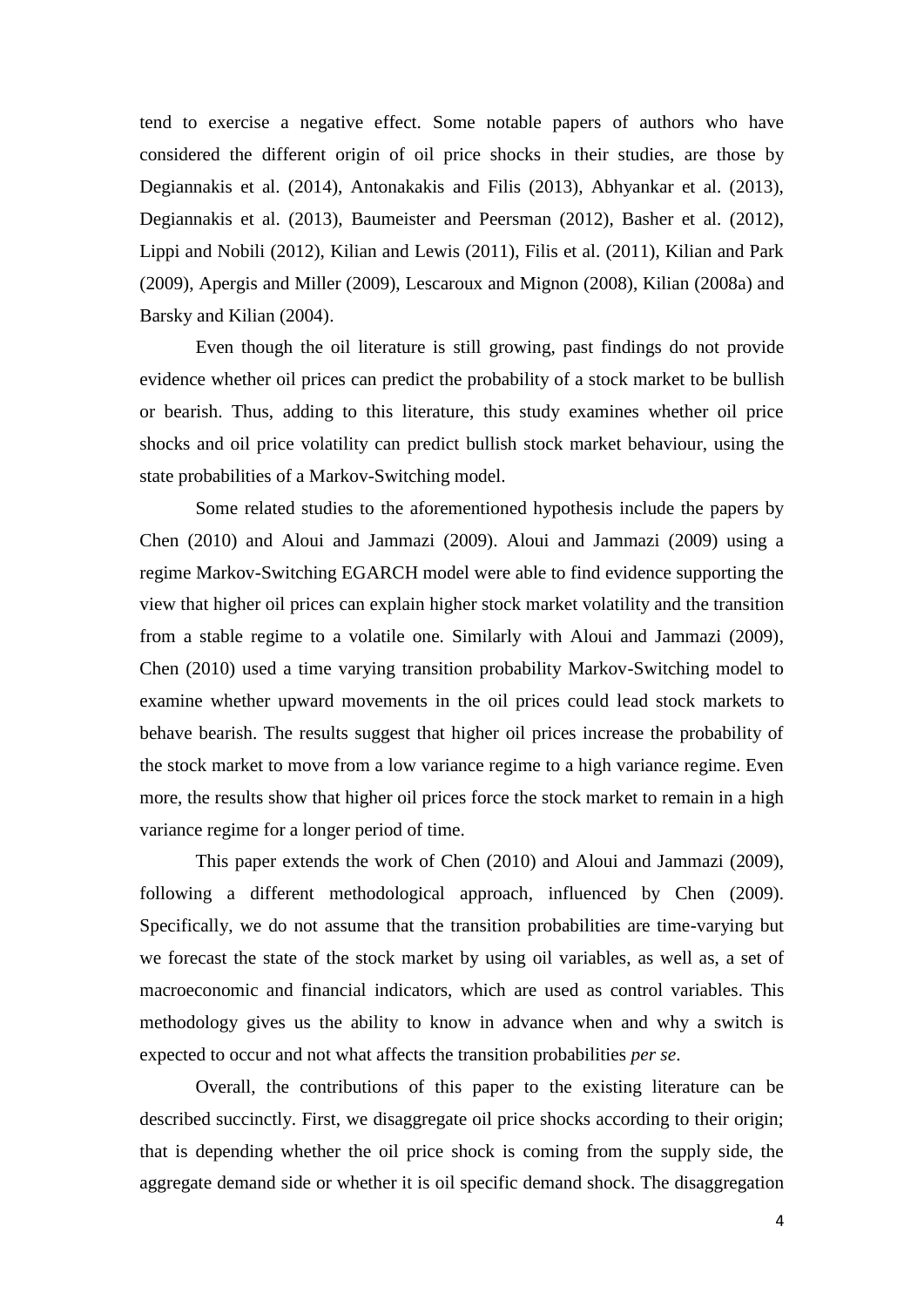enable us to examine which component affects the state of the stock market and hence to uncover hidden relations. Second, we examine whether the disaggregated oil price shocks contain incremental forecasting power on the state of the stock market in contrast to the oil prices.

In short, we show that oil price returns and volatility have the power to forecast the state of stock market returns and volatility. Nevertheless, we highlight that the full effects of oil price returns can only be revealed only if we disentangle the oil price shocks. Thus, we claim that the oil price shocks have an incremental power in forecasting the state of the stock market. Finally, a clear distinction is identified between the oil price shocks that affect the state probability of the stock market returns and those that affect the state probability of the stock market volatility.

The rest of the paper is organised as follows: Section 2 describes the dataset, while Section 3 decomposes the oil price shocks. Section 4 presents the econometric model employed and reports the empirical results. Section 5 provides evidence that the findings can be utilised by investors. Section 6 concludes the paper and discusses points for further research.

## **2. Data description**

1

Monthly data from January, 1989 to December, 2011 from the US stock market are used. The Dow Jones index returns (RDOW), its dividend yield (DY), the US seasonally adjusted CPI (CPI), unemployment rate (UNEMP), interest rates (INT), as well as, the default spread (DS) are considered. The interest rates used in this study are the 3-month Treasury bill rates. The U.S. default spread is defined as the difference between Moody's seasoned Baa corporate bond yield and the ten-year Treasury constant maturity rate. Finally, the monthly stock market risk (VOLDOW) equals to:

$$
VOLDOWt = \sqrt{n_t Var(r_{t,d})},
$$
\n(1)

where  $n_t$  is the number of days in month t and  $r_{t,d}$  is the daily return of Dow index in day  $d$  of month  $t$ . We estimate similarly the monthly market risk for the oil prices  $(VOLOIL)^1$ .

<sup>&</sup>lt;sup>1</sup> There are two main frameworks for measuring current-looking volatility, i.e. realized and conditional volatility (see Degiannakis et al., 2014). The measure in equation (1) is based on the notion of realized volatility. The conditional volatility has also been considered and provides qualitatively similar results.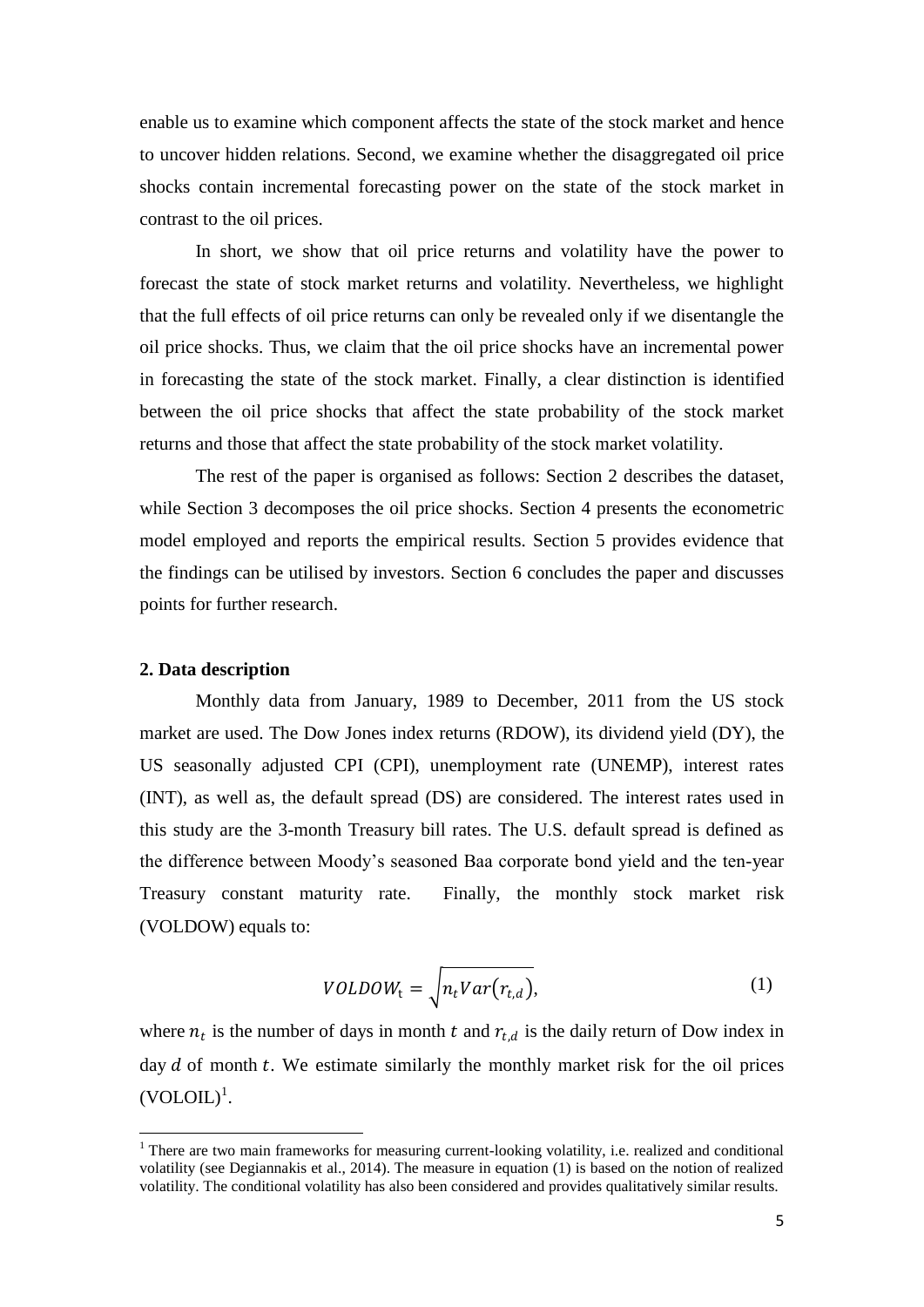Furthermore, we take into account monthly data for changes in oil production (OP), oil price returns (ROP) and real global economic activity (GEA), which are used to estimate the three oil price shocks (supply-side oil price shock, aggregate demand shocks and oil specific demand shock). More specifically, we collect data from Brent crude oil, which represents the 60% of the world oil daily consumption and, thus, it can be used as a proxy of the world oil prices (Maghyereh, 2004). We use oil production data, as a proxy for world oil supply. Finally, Kilian's (2009) measurement of the global economic activity is considered, which is based on dry cargo freight rates $^{2}$ .

The data for the Brent crude oil prices and oil production have been collected from the Energy Information Administration. Stock market prices, Dow Jones dividend yield, default spread, interest rates, CPI and unemployment are collected from *Datastream*® . Stock market prices, oil prices and interest rates are expressed in real terms. Stock market returns, oil price changes, as well as, changes in oil production are estimated as the first log-difference. A visual representation of the variables can be seen in Figure 1.

## [FIGURE 1 HERE]

In Figure 1 we observe the effects of the 2007 Great Recession which resulted in peaks for stock market and oil price volatilities, default spread and unemployment, as well as, troughs in stock and oil prices, CPI, interest rates and global economic activity. In addition, abrupt changes of oil prices, oil production and oil volatility can be also identified in the early 90s, which are associated with the first war in Iraq and the collapse of the Soviet Union.

## [TABLE 1 HERE]

According to Table 1, the characteristics of the variables differ greatly. As expected, the financial variables along with the oil variables exhibit the highest volatility compared with the macroeconomic variables. Furthermore, the GEA is the only negative figure suggesting that the global economy was experiencing a contraction on average during the period of the study. In addition, notable information that we can extract from Table 1 is that both RDOW and INT have fluctuated into negative levels, as this is suggested by their minimum values. None of the variables

**.** 

<sup>2</sup> The data can be found in Lutz Kilian personal website; http://www-personal.umich.edu/~lkilian/.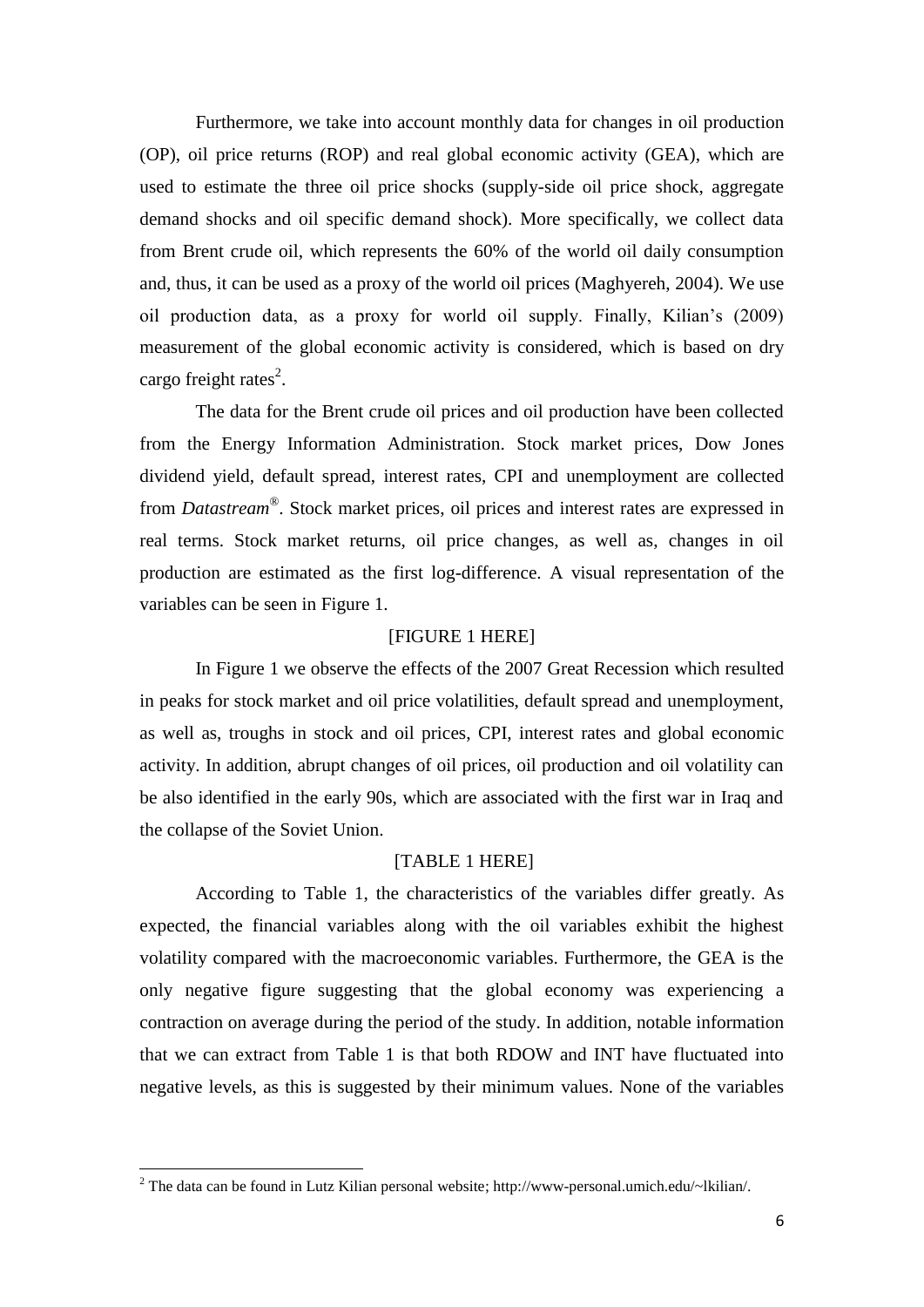are normally distributed as evident by the Jarque Bera test, as well as, the skewness and kurtosis measures.

## [TABLE 2 HERE]

Table 2 reports the correlation matrix of the variables under consideration. We notice that the highest correlation is between DS and VOLDOW (positive). The latter figure is expected considering that the higher the default spread of a country the higher the uncertainty in the stock market. Some additional expected correlations are those among the RDOW, VOLDOW and DS. Regarding the oil variables, a negative coefficient exists between ROP and RDOW, as well as, between ROP and VOLDOW. Finally, VOLOIL is exhibiting a positive correlation with VOLDOW and a negative relationship with RDOW.

Overall, from this preliminary analysis we can observe that the oil price changes and oil price volatility have a negative relationship with the stock market performance, as it has also been suggested by the literature.

## **3. Oil price shocks and historical decomposition**

As aforementioned, the aim of this paper is to examine whether the decomposition of oil price shocks according to their origin contain incremental forecasting power on the state of the stock market returns and volatility. Given that the literature has well document the incremental information of oil price shocks compared to oil price returns in stock market performance, we maintain that this could also hold for the different regimes of stock market returns and volatility.

We adopt Kilian's (2009) decomposition framework, which allows the identification of three oil price shocks (i.e. supply-side, aggregate demand and oil specific demand). A structural VAR model of order *p* is applied:

$$
A_0 y_t = c_0 + \sum_{i=1}^p A_i y_{t-i} + \varepsilon_t
$$
 (2)

where,  $y_t = [op_t \, gea_t \, rop_t]'$  is a 3×1 vector of endogenous variables (changes in oil production, real global economic activity and oil price changes),  $A_0$  represents the 3x3 contemporaneous matrix,  $A_i$  are 3×3 autoregressive coefficient matrices,  $\varepsilon_t$  is the vector of structural disturbances, assumed to have zero covariance. The covariance matrix of the structural disturbances has the form  $E[\epsilon_t \epsilon_t] = D =$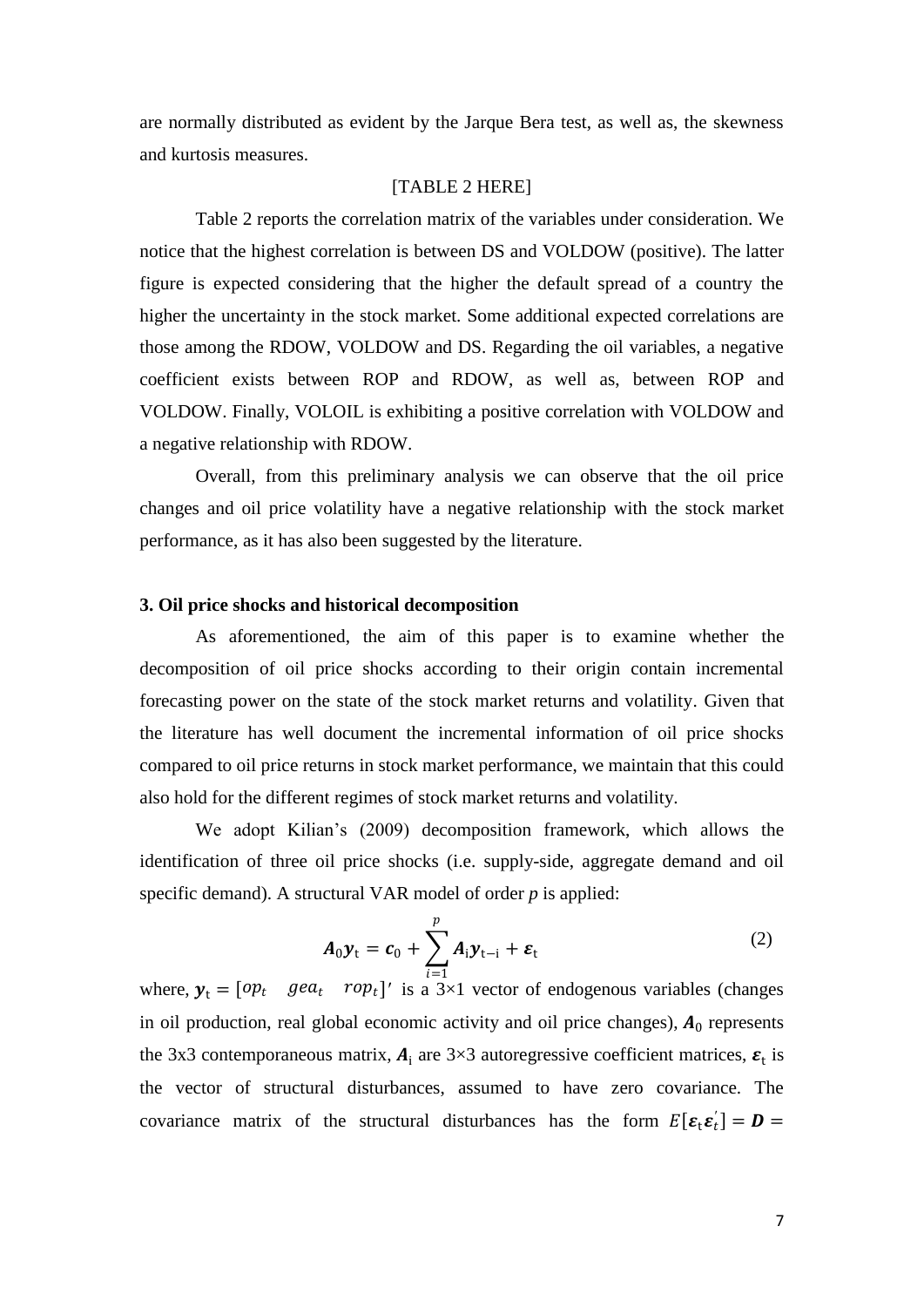I  $\sigma_1^2$  0 0 0  $\sigma_2^2$  0 0 0  $\sigma_3^2$ . In order to get the reduce form of the structural model, we multiply

both sides with  $A_0^{-1}$ , such as that:

$$
\mathbf{y}_{t} = \boldsymbol{a}_{0} + \sum_{i=1}^{p} \boldsymbol{B}_{i} \mathbf{y}_{t-i} + \boldsymbol{e}_{t},
$$
\n(3)

where,  $\mathbf{a}_0 = A_0^{-1} \mathbf{c}_0$ ,  $\mathbf{B}_1 = A_0^{-1} A_1$ , and  $\mathbf{e}_t = A_0^{-1} \mathbf{\varepsilon}_t$ . The reduced form errors  $\mathbf{e}_t$  are linear combinations of the structural errors  $\epsilon_t$ , with a covariance matrix of the form  $E[e_t e_t'] = A_0^{-1} D A_0^{-1'}$ .

The structural disturbances can be derived by imposing suitable restrictions on  $A_0$ . The short-run restrictions that are applied in this model as the following:

$$
\begin{bmatrix} \varepsilon_{1,t}^{SS} \\ \varepsilon_{2,t}^{ADS} \\ \varepsilon_{3,t}^{SDS} \end{bmatrix} = \begin{bmatrix} a_{11} & 0 & 0 \\ a_{21} & a_{22} & 0 \\ a_{31} & a_{32} & a_{33} \end{bmatrix} \times \begin{bmatrix} e_{1,t}^{op} \\ e_{2,t}^{gea} \\ e_{3,t}^{rop} \end{bmatrix},
$$

where,  $SS =$  supply-side oil price shock,  $ADS =$  aggregate demand shock and  $SDS =$ oil specific demand shock.

The model restrictions are incorporated for the identification of the oil price shocks. Oil production is not responding contemporaneously to changes in oil demand due to the high adjustment costs. On the contrary, oil supply changes can contemporaneously influence global economic activity and the price of oil. Furthermore, the global economic activity is not contemporaneously influenced by oil prices, as it requires time for the world economy to react to oil price changes. Nevertheless, changes in the aggregate economic activity will have an immediate impact on oil prices due to the immediate reaction of the commodities markets. Finally, the oil price innovation could be triggered by supply-side events, aggregate demand-side events, as well as, oil specific demand events. Thus, oil production shocks, as well as, aggregate demand shocks can contemporaneously impact oil prices.

The historical decomposition of the oil price returns, according to the origin of the shock can be summarized in three steps (for more details please refer to Kilian and Park, 2009 and Burbidge and Harrison, 1985). First, the structural VAR model in eq.3 is estimated, which allows the identification of the three oil price shocks. Second, the estimated SVAR model is used to forecast the endogenous variables for periods  $t + 1$ ,  $t + 2$ , ...,  $t + s$ . Finally, the forecast errors are decomposed into the cumulative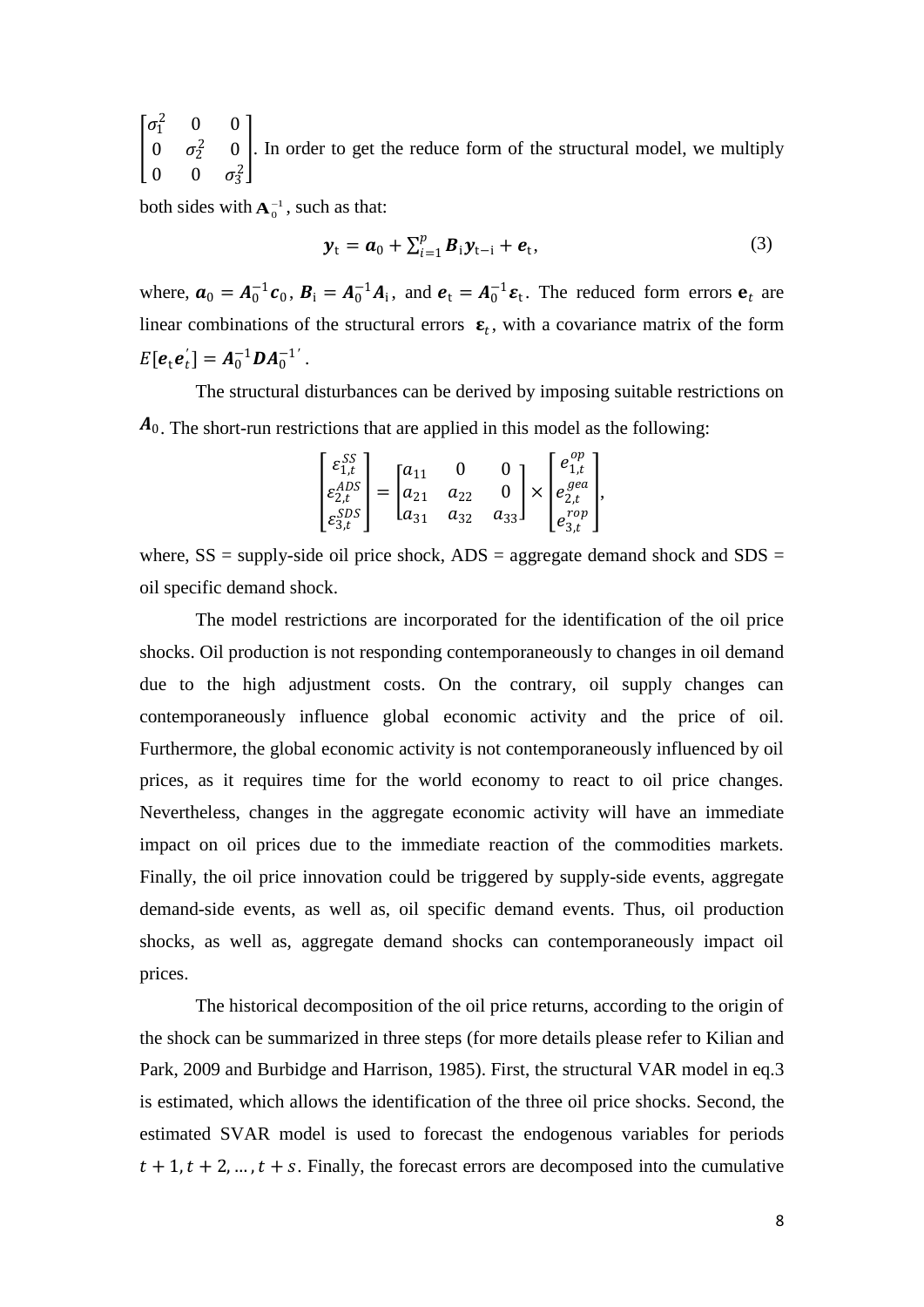contributions of the structural oil price shocks. For example, a  $t + 1$  vector of forecast errors,  $e_{t+1}$ , can be decomposed as  $e_{t+1} = \sum_{i=1}^{3} e_{t+1}^{(i)}$ , where i denotes the contribution of the  $i^{th}$  structural shock to each element in the vector of forecast errors. We then use the cumulative effects of the supply-side  $(SS)$ , aggregate demand  $(ADS)$ and oil specific demand shocks  $(SDS)$  on oil price log-returns as predictive variables of the state of the US stock market returns and volatility.

## **4. Oil price shocks and state of the stock market returns and volatility**

In this section, the incremental power of the oil price shocks and oil price volatility in forecasting the state of the stock market returns and volatility is investigated through a projection exercise. In order to achieve this goal, we, first, extract the states of the stock market by using a regime switching model. Then, the regimes of the stock market are predicted by using the lag values of the oil price shocks, oil volatility and a set of control variables.

## **4.1. Regimes of stock market returns and volatility**

**.** 

It is well documented (see for example Schaller and van Norden, 1997; Guidolin and Timmerman, 2005) that stock returns are characterised by at least two distinct regimes (*bull* and *bear* markets)<sup>3</sup>. We estimate a two-state regime switching model for the returns and the volatility of Dow Jones index and the model is written as:

$$
y_{i,t} = \mu_{i,1} + \varepsilon_{i,t,1}, \quad \varepsilon_{i,t,1} \sim N(0, \sigma_{i,1}^2)
$$
  
\n
$$
y_{i,t} = \mu_{i,2} + \varepsilon_{i,t,2}, \quad \varepsilon_{i,t,2} \sim N(0, \sigma_{i,2}^2),
$$
\n(4)

where  $y_{i,t}$  is the variable of interest (return or volatility of Dow Jones for  $i=1,2$ , respectively),  $\mu_{i,j}$  and  $\sigma_{i,j}$  are the conditional mean and the standard deviation for state  $j=1,2$ . We assume that the return dispersion is a first order Markov, which is described by a binary variable  $S_t = 1,2$  and the constant probabilities p, q.

We calculate the regime classification measure that has been proposed by Ang and Bekaert (2002) to evaluate the quality of regime classification:

$$
RCM = 400 \frac{1}{T} \sum_{t=1}^{T} p_t (1 - p_t), \qquad (5)
$$

 $3$  Even though the literature confirms the existence of two regimes, we let the data to provide us with the optimal number of regimes and we do not impose them *a priori*.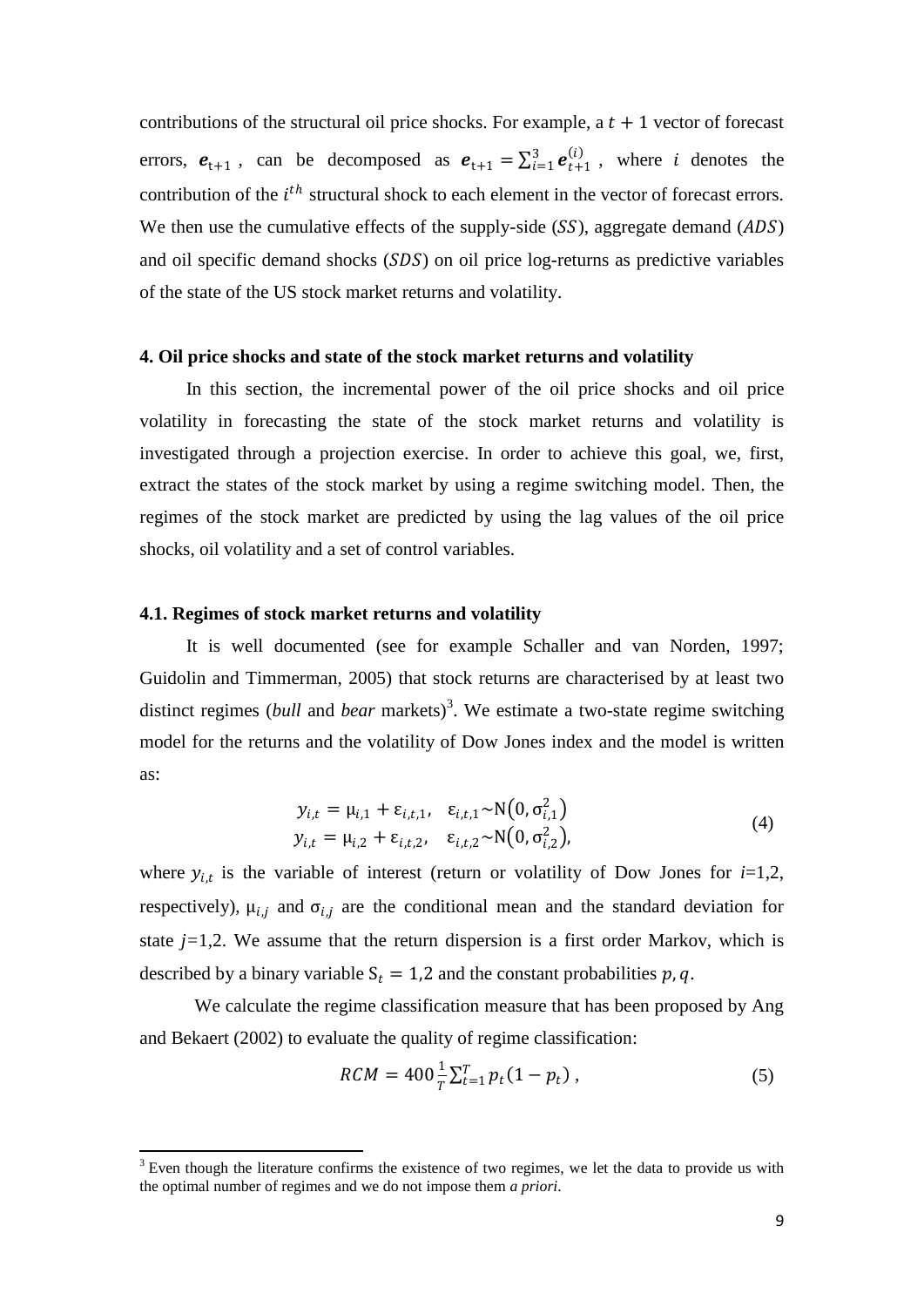where  $p_t = (S_t | \mathcal{T}_T)$  and  $\mathcal{T}_T$  is the information set for the entire sample. The RCM statistic takes values between 0 and 100 with low values indicating good regime classification. For the return (volatility) index the measure equals to 26 (19) and, therefore, there are strong indications that the two-state regime switching model classifies correctly the periods of high and/or low risk.

Table 3 exhibits the estimated coefficients of the regime switching models, while Figure 2 plots the probability of state 1 (low risk environment) conditioned on all information in the sample based on Kim's (1994) algorithm. In the figure, the Dow Jones return and volatility are also plotted.

## [TABLE 3 HERE]

## [FIGURE 2 HERE]

The average monthly return during low volatility periods is statistically significant, while during periods of high risk the return is lower and statistically insignificant with standard deviation that is two times greater. The regimes are quite persistent as the probability to stay in the low (high) risk environment is equal to 98.36% (97.35%). The same picture emerges for the states of the volatility of Dow Jones returns. The annual volatility during high risk periods is 2.3 times greater than that of moderate periods while the volatility of volatility is almost 4 times greater. As expected, Figure 2 reveals that times of turbulence in market returns coincide with times of turbulence in risk (late 80s, 1998-2002, and 2008-2009).

#### **4.2. Projection exercise**

1

To explore the role of the variables of interest for the prediction of the future state of the Dow Jones returns and volatility, we estimate the following probit regression:

$$
P(\mathbf{d}_t = 1) = \Phi(\beta_i \mathbf{OIL}_{t-1}, \gamma_i \mathbf{VOLOIL}_{t-1}, \delta_i \mathbf{X}_{t-1}),
$$
\n<sup>(6)</sup>

where,  $d_t = 1$  when the state probability of stock market returns or volatility is greater than 50%<sup>4</sup>, and  $d_t = 0$  otherwise and  $\Phi$  is the cumulative distribution function of the standard normal distribution<sup>5</sup>. The explanatory variables include the  $OIL_t$ 

<sup>&</sup>lt;sup>4</sup> For robustness purposes, we have estimated the same probit regression for  $d_t = 1$  when the state probability is greater than 80% and 90%. Results are qualitatively similar and thus they are not report here.

<sup>&</sup>lt;sup>5</sup> A dynamic version of the probit model has been estimated, i.e.  $P(d_t = 1) = \Phi(a_i d_{t-1}, \beta_i \textbf{OIL}_{t-1}, \gamma_i \textbf{VOL} \textbf{OIL}_{t-1}, \delta_i X_{t-1})$ , based on the fact that the state of stock market returns and volatility tend to be persistent. The results are qualitatively similar and available upon request.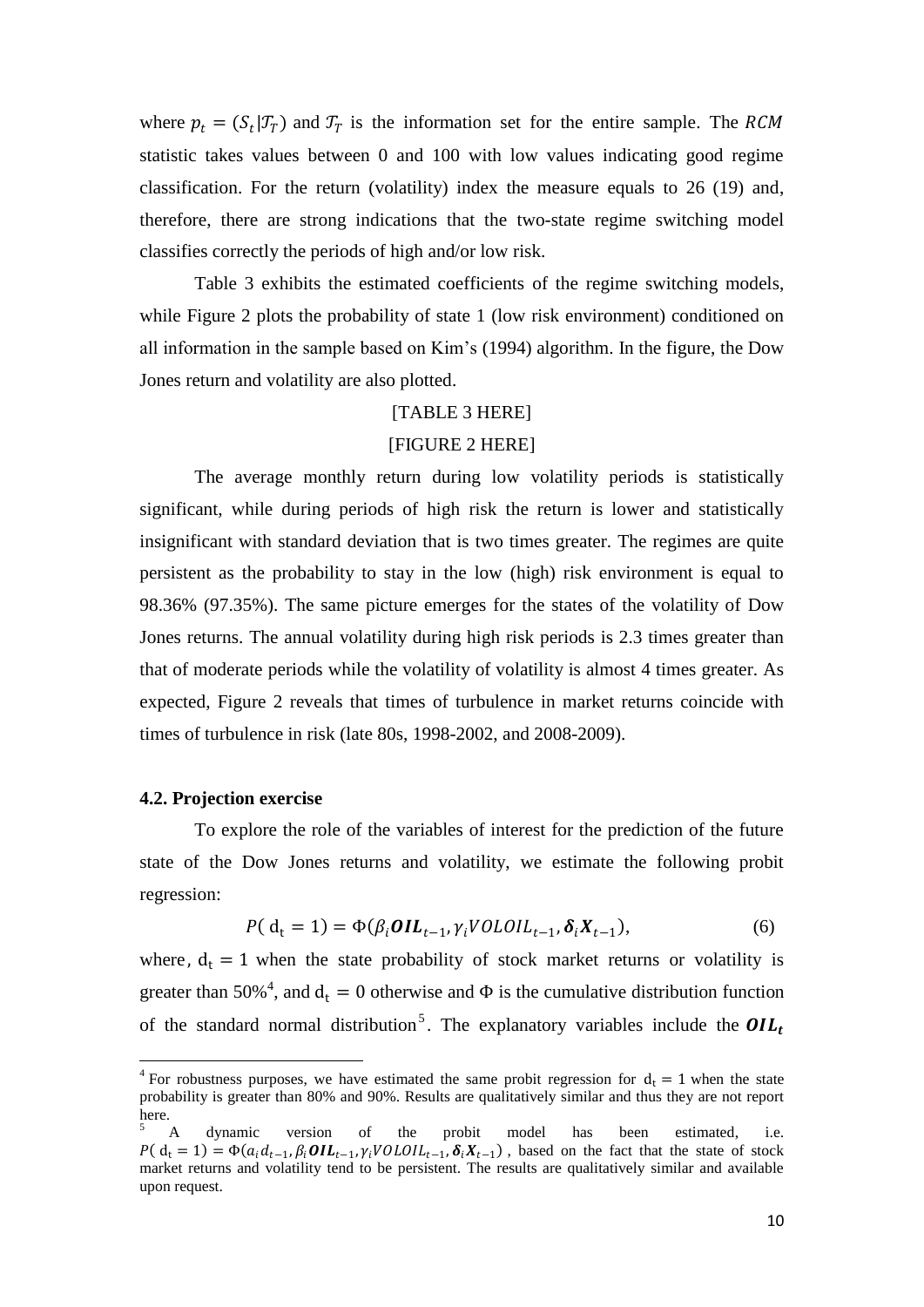variable (either the oil price shocks  $(SS_t, ADS_t, SDS_t)$  or the real oil price returns  $(ROP_t)$  – depending on the model specification) and oil price volatility ( $VOLOIL_t$ ). We also include a vector  $X_t$ , which includes the control variables that have been described in section 2;  $X_t = [DS_t, INT_t, CPI_t, DY_t, UNEMP_t, DOM_t]$ , where  $DOW_t$  is the  $\mathit{RDOW}_t$  (VOLDOW<sub>t</sub>) on the returns (volatility) probit regression model.<sup>6</sup>

## **4.2.1. Projection exercise: stock market returns regimes**

Table 4 presents the estimated coefficients of the probit regressions for the Dow Jones returns. Overall, the oil price volatility is negative and statistically significant on all specifications, suggesting that the higher the oil volatility the lower the probability of the stock market returns to be in state 1. On the contrary, the real oil price returns do not seem to exercise a significant effect, as suggested by specifications 1 and 3.

## [TABLE 4 HERE]

Interestingly, when the real oil price returns are decomposed to the individual oil price shocks, the supply side and aggregate demand side shocks are exercising a significant effect (see specifications 4 and 5). The positive coefficients imply that these shocks are regarded as positive information by the market, suggesting that the stock market will be in a bullish state. Positive changes in these two shocks are affirmative information as (i) changes in the world oil production trigger lower oil prices and (ii) positive aggregate demand shocks, despite the fact that they tend to raise oil prices, originate from the increase in the global economic activity. These findings complement the conclusions of Basher et al. (2012), Lippi and Nobili (2012), Kilian and Lewis (2011), Filis et al. (2011) and Kilian and Park (2009). The control variables suggest that the default spread, real interest rates, CPI and dividend yield have a significant effect on the probability of the state on all specifications, although CPI is not significant in specification (2). In particular, the default spread, real interest rates and CPI exercise a negative effect suggesting that as their values increase the stock market tends to move away from the low risk environment. Furthermore, the dividend yield has a positive coefficient, which is once again expected.

1

<sup>&</sup>lt;sup>6</sup> Similar methodology has been incorporated by Chen (2009), who showed that yield curve spreads and inflation rates predict bear markets. The order of the lags has been selected according to the information criteria, Akaike's Informaton Criterion and Schwarz's Bayesian Criterion.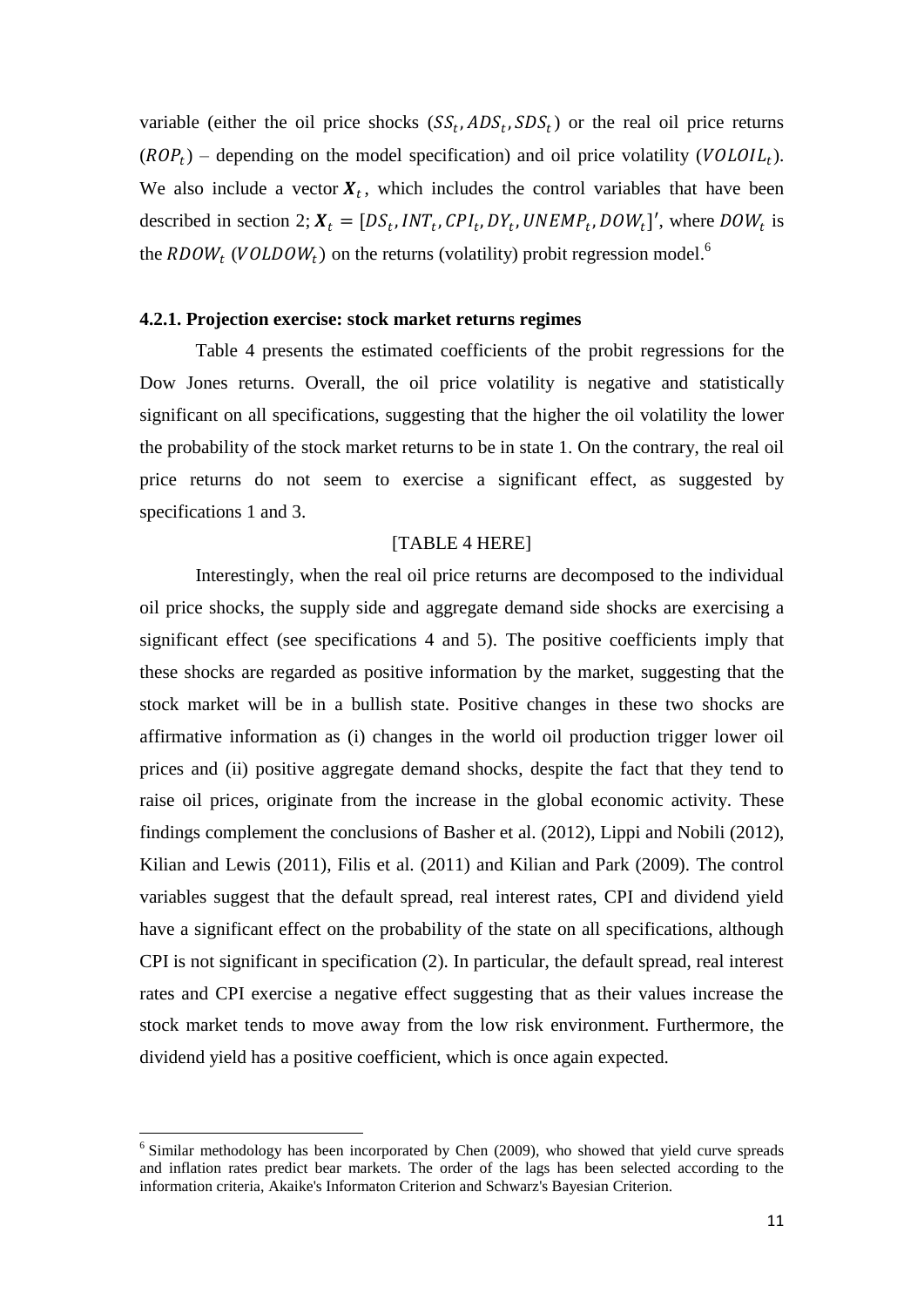Based on Table 4, we maintain that unless we disentangle the oil price shocks, we cannot paint a complete picture on the predictive ability of oil prices on the state of the stock market. Thus, we argue the oil price shocks carry an incremental power in forecasting the state of the stock market returns compared to the real oil price changes variable.

## **4.2.2. Projection exercise: stock market volatility regimes**

Subsequent, we examine the estimated coefficients of the probit regressions for the Dow Jones volatility, as these are presented in Table 5.

# [TABLE 5 HERE]

The model specifications suggest that the effect of oil price volatility does not exercise a significant effect on Dow Jones volatility when all variables are taken into consideration (see specification 3 and 5). Nevertheless, the opposite result is observed for the oil prices. The Dow Jones volatility is negatively associated with real oil price returns, implying that increased oil prices tend to drive stock market volatility away from the low risk environment. Once again, though, unless we disentangle the origin of the oil price changes, we can only gain a partial inference, as demonstrated in specification 5. More specifically, focusing on the oil price shocks, we find that only the oil specific demand shock has the incremental power in forecasting the state of the stock market volatility. Thus, the effects of the oil price returns noted on specification 3, is mainly determined by the oil specific demand shocks. This is an important finding, considering that the oil specific demand shocks have been characterised as uncertainty bearing shocks. Such claim stems from the fact that the events which cause oil specific demand shocks are related to political uncertainty, wars or changes in the inventory policies of the oil sector.

In terms of the control variables, the evidence reveals that all variables are significant with the expected signs. In particular, we report that default spreads, interest rates and unemployment tend to decrease the probability of volatility to remain in the low risk environment, whereas the reverse hold true for the remaining control variables.

Overall, the results provide evidence that oil price returns and volatility possess the power to forecast the state of stock market returns and volatility, as changes in these variables cause stock market returns and volatility to switch to a different state. Nevertheless, we show that the full effects of oil price returns can only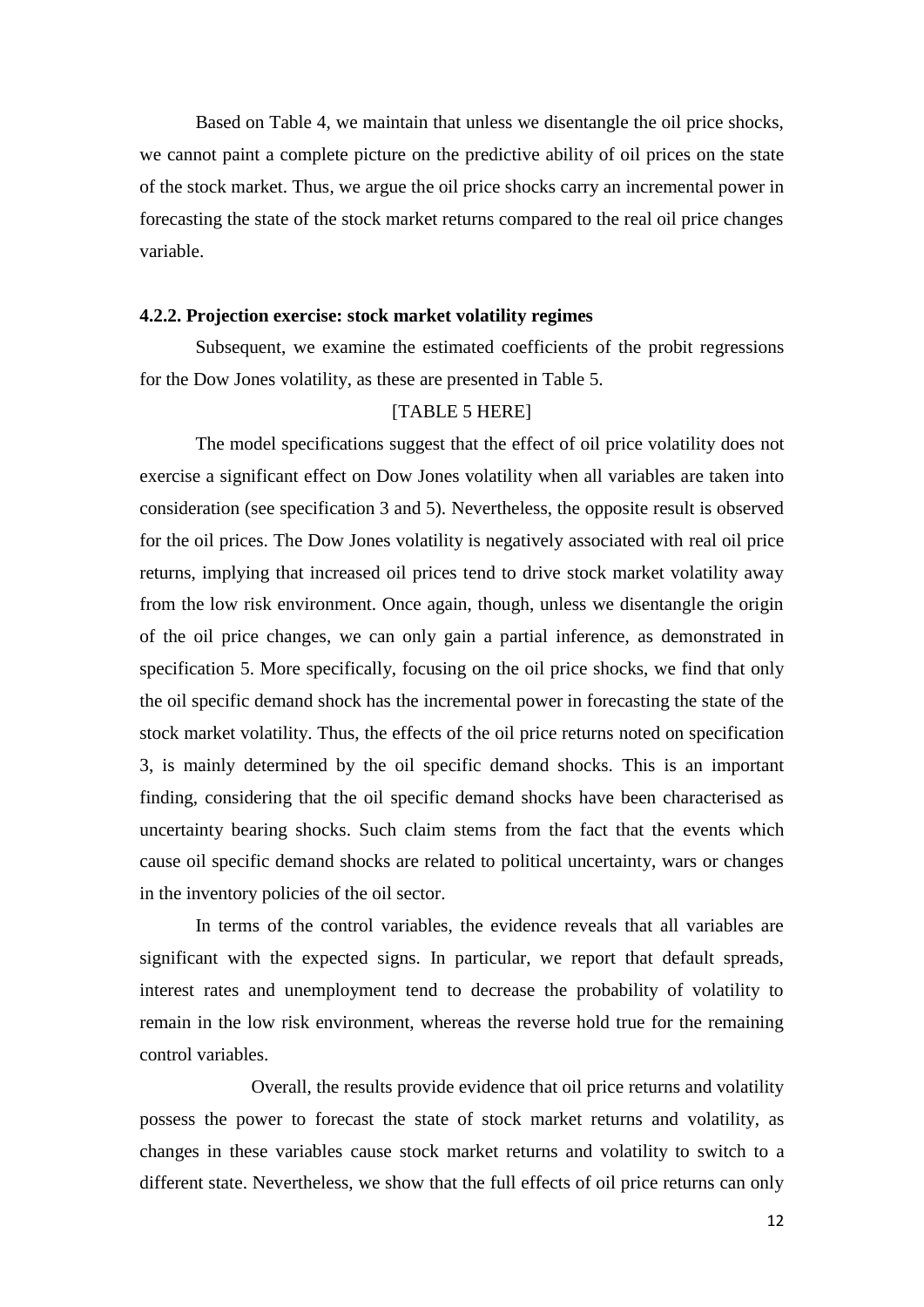be revealed when the oil price shocks are isolated and as such we claim that the oil price shocks have an incremental power in forecasting the state of the stock market. An interesting finding is that there is a clear distinction between the oil price shocks that affect the state probability of the stock market returns (i.e. only the supply-side and aggregate demand shocks) and the state probability of the stock market volatility (i.e. only the oil specific demand shock). Overall, the findings on both stock market returns and volatility complement the studies that have documented the incremental information that can be obtained by the oil price shocks compared to the oil price returns (see, for instance, Degiannakis et al., 2014; Antonakakis and Filis, 2013; Abhyankar et al., 2013; Degiannakis et al., 2013; Baumeister and Peersman, 2012; Basher et al., 2012; Lippi and Nobili, 2012; Kilian and Lewis, 2011; Filis et al., 2011; Kilian and Park,2009; Apergis and Miller, 2009; Lescaroux and Mignon; 2008; Kilian, 2008a; and Barsky and Kilian, 2004).

## **5. Portfolio performance based on the predicted market regimes**

This section provides solid evidence in favour of the use of oil shocks and oil price volatility to predict the stock market regimes by examining portfolio performance. We compare two traders that adjust their portfolios according to their information for the state of the market. The first trader uses the predicted market regimes based on equation (4) to adjust her portfolio, whereas the second trader is using the forecasted market regimes based on the forecast of the state of the market from the probit regression (equation 6). The traders assume a long position when the market is in the low risk environment while a short position is followed when the market is in the high risk environment. Portfolio returns are computed as the cumulative log-returns for the investment horizon which coincides with the period over study.

Table 6 summarises the cumulative returns for both traders for the Dow Jones index, as well as, its volatility, whereas Figure 3 exhibits the line graph of the cumulative returns. It is evident that in both cases the trader who is using the forecasted market regimes based on oil price shocks and oil price volatility enjoys higher portfolio returns. This is particularly apparent on the volatility portfolio. The volatility trading strategy has been replicated using the Dow Jones implied volatility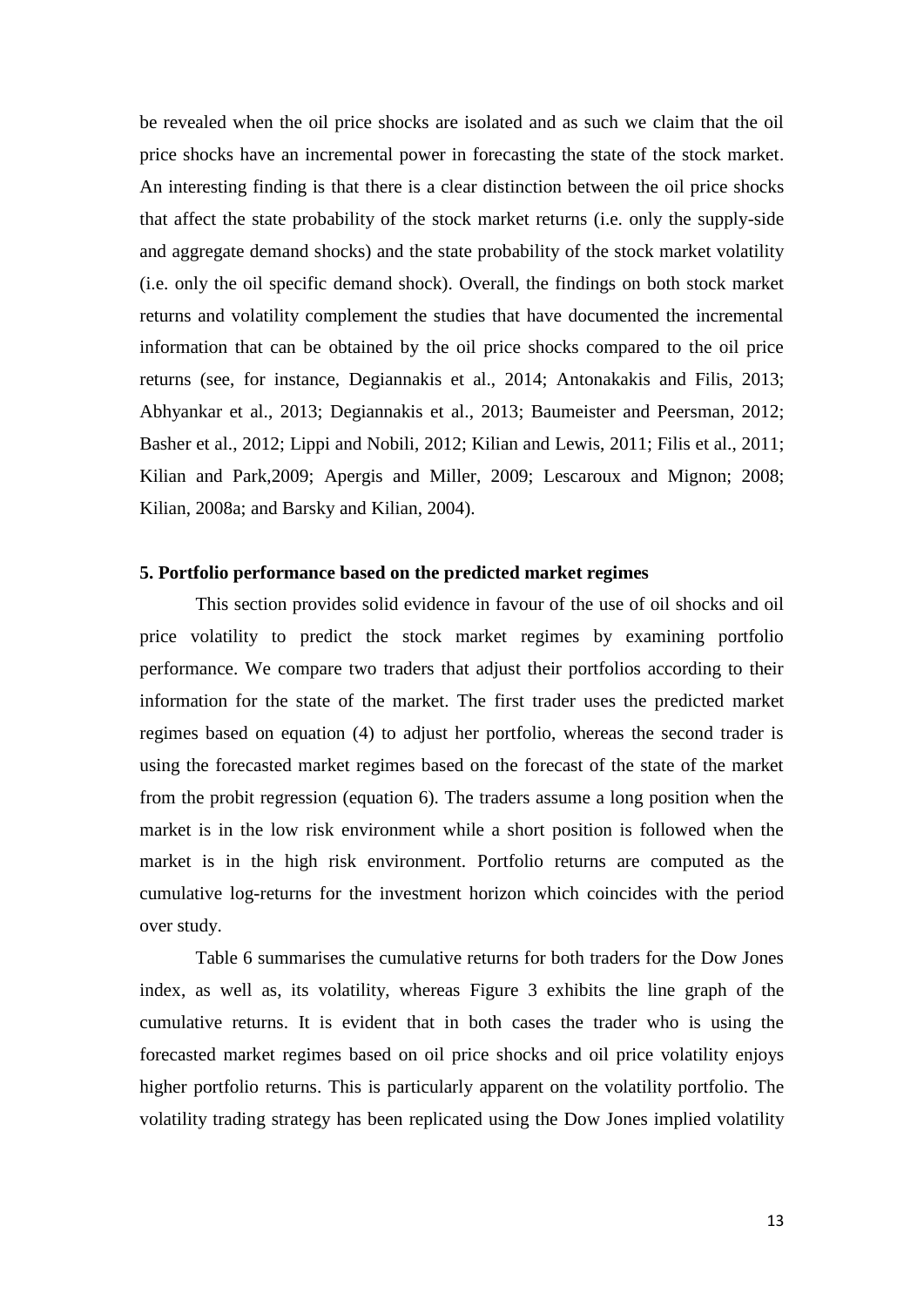index (VXD) instead of VOLDOW and the results are qualitatively similar<sup>7</sup>. The VXD index has launched in October, 1997, thus the investment period is shorter: October, 1997-December, 2011. Overall, this example verifies the importance of using oil price shocks and volatility to forecast market regimes and make portfolio adjustments accordingly.

# [TABLE 6 HERE]

# [FIGURE 3 HERE]

## **6. Conclusion**

1

The study investigates whether oil price shocks and oil price volatility can predict the stock market low risk state, as this is approximated by positive returns and low volatility, using a regime switching model. To identify the oil price shocks we follow a similar methodology with Kilian and Park (2009).

The paper extends the work by Chen (2010) and Aloui and Jammazi (2009), although a different methodological approach is followed, based on Chen (2009). Specifically, we do not assume time-varying transition probabilities, but we forecast the state of the stock market by using oil variables and a set of macroeconomic and financial indicators, which serve as control variables.

The contributions of the paper are: (i) We disaggregate oil price shocks, which enables us to examine the components that affect the state of the stock market and, hence, we are able to reveal hidden relations. (ii) We examine whether the decomposed oil price shocks contain incremental forecasting power on the state of the stock market compared to the oil price returns.

The regime switch results allow us to detect two episodes of stock market behaviour. The low risk environment is related to high returns and low volatility, whereas the reverse holds for the high risk environment.

The findings from the probit regressions suggest that oil price shocks and volatility have the incremental power in forecasting the state of the US stock market returns and volatility. In addition, we show that there is a clear distinction between the oil price shocks that affect the state probability of the stock market returns and those

<sup>&</sup>lt;sup>7</sup> The VXD, or CBOE DJIA Volatility Index, is based on real-time prices of options on the Dow Jones Industrial Average. The VXD index reflects investors' consensus view of future (30 calendar days) expected stock market volatility. The VOLDOW is the estimate of the volatility; hence, its actual replication in a portfolio is not a straightforward task. However, the volatility trading strategy is directly applied with the VXD, as the CBOE Futures Exchange has introduced futures on the VXD Index (the CBOE DJIA Volatility Index Futures).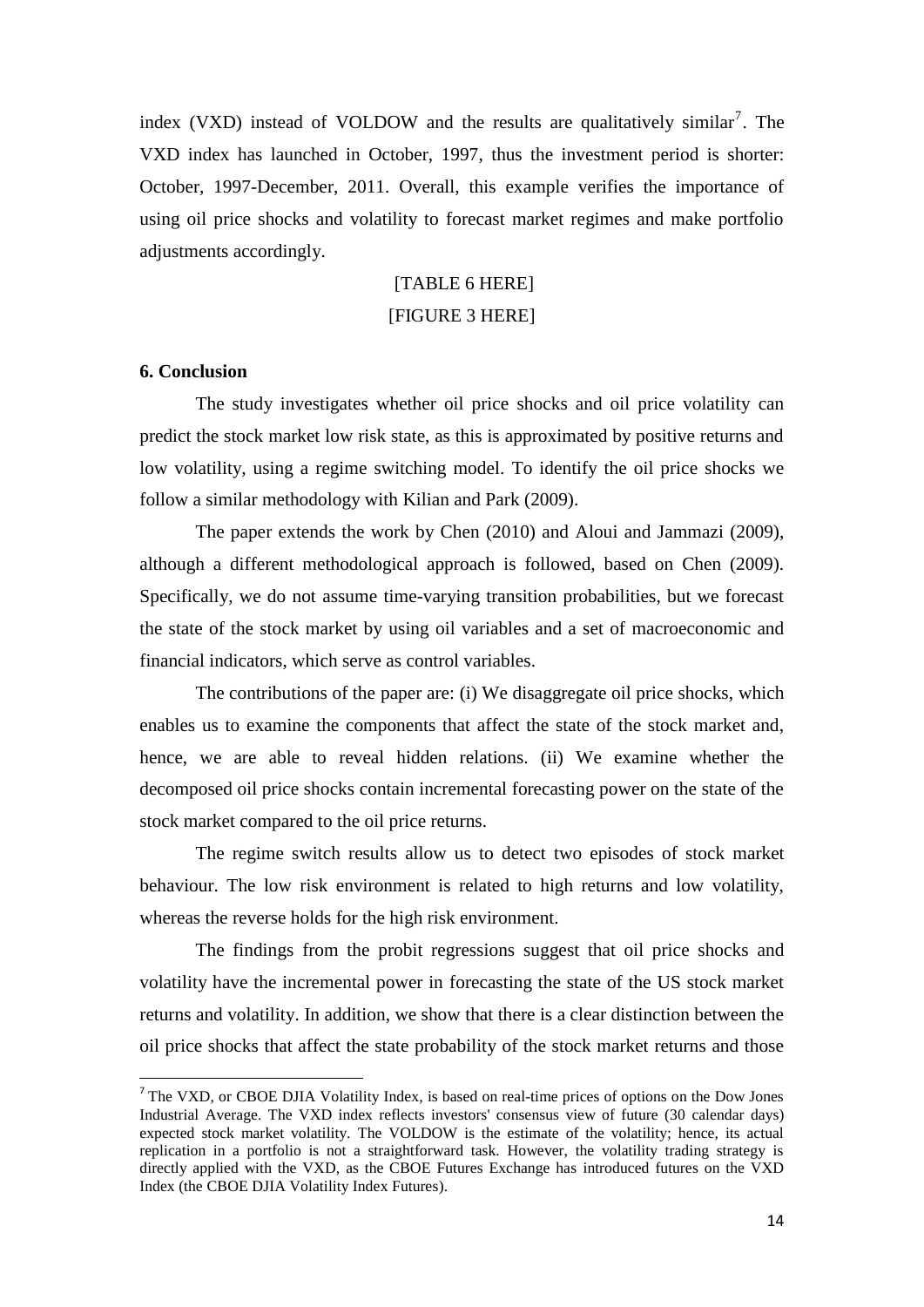that affect the state probability of the stock market volatility. These findings are important to investors who want to predict the state of the market and adjust accordingly the weights of the assets they hold, i.e. switch to low risk investment (cash) when it is anticipated a high risk state. In addition, these results can be utilised by investors who trade options as the volatility is the key component of option prices.

An interesting question that future study could examine is whether oil price shocks have incremental forecasting ability on the state of other financial variables (such as the Amihud's illiquidity) or economic variables (such as, interest rate, bond returns, term spread, default spread). Finally, another avenue for further research would be the examination of the forecasting ability of oil price shocks on the state of industrial sectors returns and volatility, as well as, on both net-oil importing and net oil-exporting countries.

## **Acknowledgements**

We thank the editor Prof. Manuchehr Shahrokhi, the anonymous referees and Prof. Robin Lumsdaine for their constructive comments and suggestions which helped us to improve the scope and clarity of the paper. We also thank the participants of the 21st Annual Conference of the Multinational Finance Society for the valuable comments. The views expressed are those of the authors and should not be interpreted as those of their respective institutions. The authors are solely responsible for any remaining errors and deficiencies.

#### **References**

- Abhyankar, A., B. Xu and J. Wang (2013). Oil price shocks and the stock market: Evidence from Japan. *Energy Journal*, 34, 199-222.
- Aloui, C. and R. Jammazi (2009). The effects of crude oil shocks on stock market shifts behaviour: a regime switching approach. *Energy Economics*, 31, 789−799.
- Ang, A. and G. Bekaert (2002). Regime switches in interest rates. *Journal of Business and Economic Statistics*, 20, 163-182.
- Antonakakis, N. and G. Filis (2013). Oil prices and stock market correlation: A timevarying approach. *International Journal of Energy and Statistics*, 1, 17–29.
- Apergis, N. and S.M. Miller (2009). Do structural oil-market shocks affect stock prices? *Energy Economics*, 31, 569-575.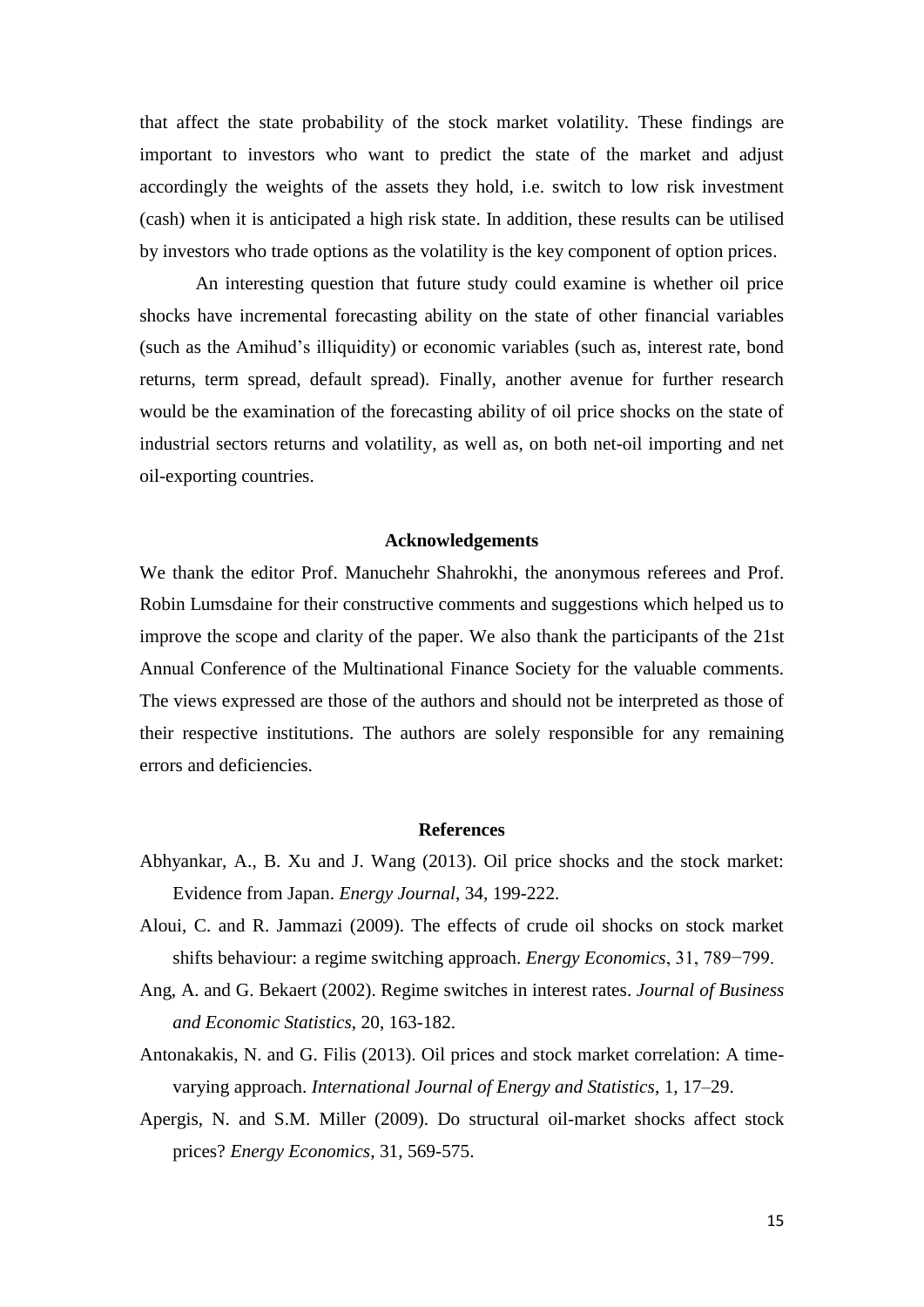- Arouri, M.E.H. and C. Rault (2012). Oil prices and stock markets in GCC countries: Empirical evidence from panel analysis. *International Journal of Finance and Economics*, 17, 242-253.
- Asteriou, D. and Y. Bashmakova (2013). Assessing the impact of oil returns on emerging stock markets: A panel data approach for ten Central and Eastern European Countries. *Energy Economics*, 38, 204-211.
- Bachmeier, L. (2008). Monetary policy and the transmission of oil shocks. *Journal of Macroeconomics*, 30, 1738-1755.
- Barsky, R. and L. Kilian (2004). Oil and the macroeconomy since the 1970s. *Journal of Economic Perspectives*, 18, 115-134.
- Basher, S.A., A.A. Haug, and P. Sadorsky (2012). Oil prices, exchange rates and emerging stock markets. *Energy Economics*, 34, 227-240.
- Baumeister, C. and G. Peersman (2012). Time-varying effects of oil supply shocks on the US economy. Bank of Canada Working Paper Series, WP2012-02.
- Bernanke, S.B., M. Gertler, and M. Watson (1997). Systematic monetary policy and the effects of oil price shocks. *Brookings Papers on Economic Activity*, 1, 91-148.
- Bjornland, H.C. (2009). Oil price shocks and stock market booms in an oil exporting country. *Scottish Journal of Political Economy*, 56, 232-254.
- Blanchard, J.O. and J. Gali (2007). The macroeconomic effects of oil price shocks. Why are the 2000s so different than the 1970s? National Bureau of Economic Research, Working Paper, 13368.
- Brown, P.A.S. and M.K. Yücel (2002). Energy prices and aggregate economic activity: an interpretative survey. *The Quarterly Review of Economics and Finance*, 42, 193−208.
- Burbidge, J. and A. Harrison (1984). Testing for the effects of oil-price rises using vector autoregressions. *International Economic Review*, 25, 459-484
- Burbidge, J. and A. Harrison (1985). A historical decomposition of the Great Depression to determine the role of money. *Journal of Monetary Economics*, 16, 45-54.
- Chen, S.-S. (2009). Predicting the bear stock market: Macroeconomic variables as leading indicators. *Journal of Banking and Finance*, 33, 211-223.
- Chen, S.-S. (2010). Do higher oil prices push the stock market into bear territory? *Energy Economics*, 32, 490-495.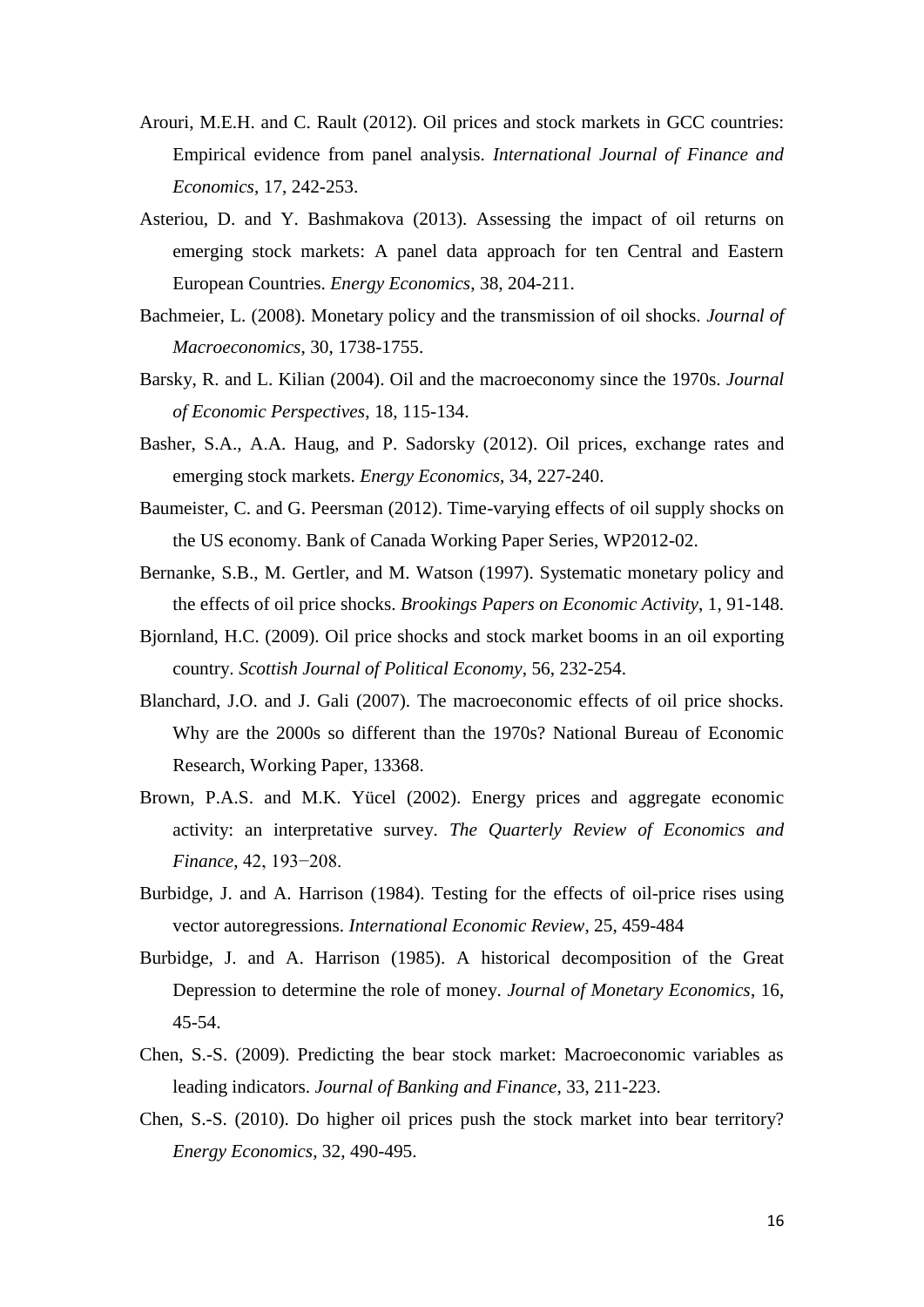- Chen, W., S. Hamori and T. Kinkyo (2014). Macroeconomic impacts of oil prices and underlying financial shocks. *Journal of International Financial Markets, Institutions and Money*, 29, 1-12.
- Chiou, J.-S. and Y.-H. Lee (2009). Jump dynamics and volatility: Oil and the stock markets. *Energy*, 34, 788-796.
- Ciner, C. (2001). Energy shocks and financial markets: nonlinear linkages. *Studies in Nonlinear Dynamics & Econometrics*, 5, 203-212.
- Ciner, C. (2012). Oil and stock returns: Frequency domain evidence*. Journal of International Financial Markets, Institutions and Money*, 23, 1-11.
- Cong, R.-G., Y.-M. Wei, J.-L. Jiao, and Y. Fan (2008). Relationships between oil price shocks and stock market: An empirical analysis from China. *Energy Policy*, 36, 3544-3553.
- Darrat, A.F., O.W. Gilley, and D.J. Meyer (1996). US oil consumption, oil prices, and the macroeconomy. *Empirical Economics*, 21, 317-334.
- Degiannakis, S., G. Filis and C. Floros (2013). Oil and stock returns: Evidence from European industrial sector indices in a time-varying environment. *Journal of International Financial Markets, Institutions and Money*, 26, 175-191.
- Degiannakis, S., G. Filis, and R. Kizys (2014). The Effects of Oil Price Shocks on Stock Market Volatility: Evidence from European Data. *Energy Journal*, forthcoming.
- Driesprong, G., B. Jacobsen, and B. Maat (2008). Striking oil: Another puzzle? *Journal of Financial Economics*, 89, 307-327.
- Filis, G. (2010). Macro economy, stock market and oil prices: Do meaningful relationships exist among their cyclical fluctuations? *Energy Economics*, 32, 877- 886.
- Filis, G. and I. Chatziantoniou (2014). Financial and monetary policy responses to oil price shocks: evidence from oil-importing and oil-exporting countries. *Review of Quantitative Finance and Accounting*, forthcoming.
- Filis, G., S. Degiannakis, and C. Floros (2011). Dynamic correlation between stock market and oil prices: The case of oil-importing and oil-exporting countries. *International Review of Financial Analysis*, 20, 152-164.
- Gjerde, Ø. and F. Sættem (1999). Causal relations among stock returns and macroeconomic variables in a small, open economy. *Journal of International Financial Markets, Institutions and Money*, 9, 61-74.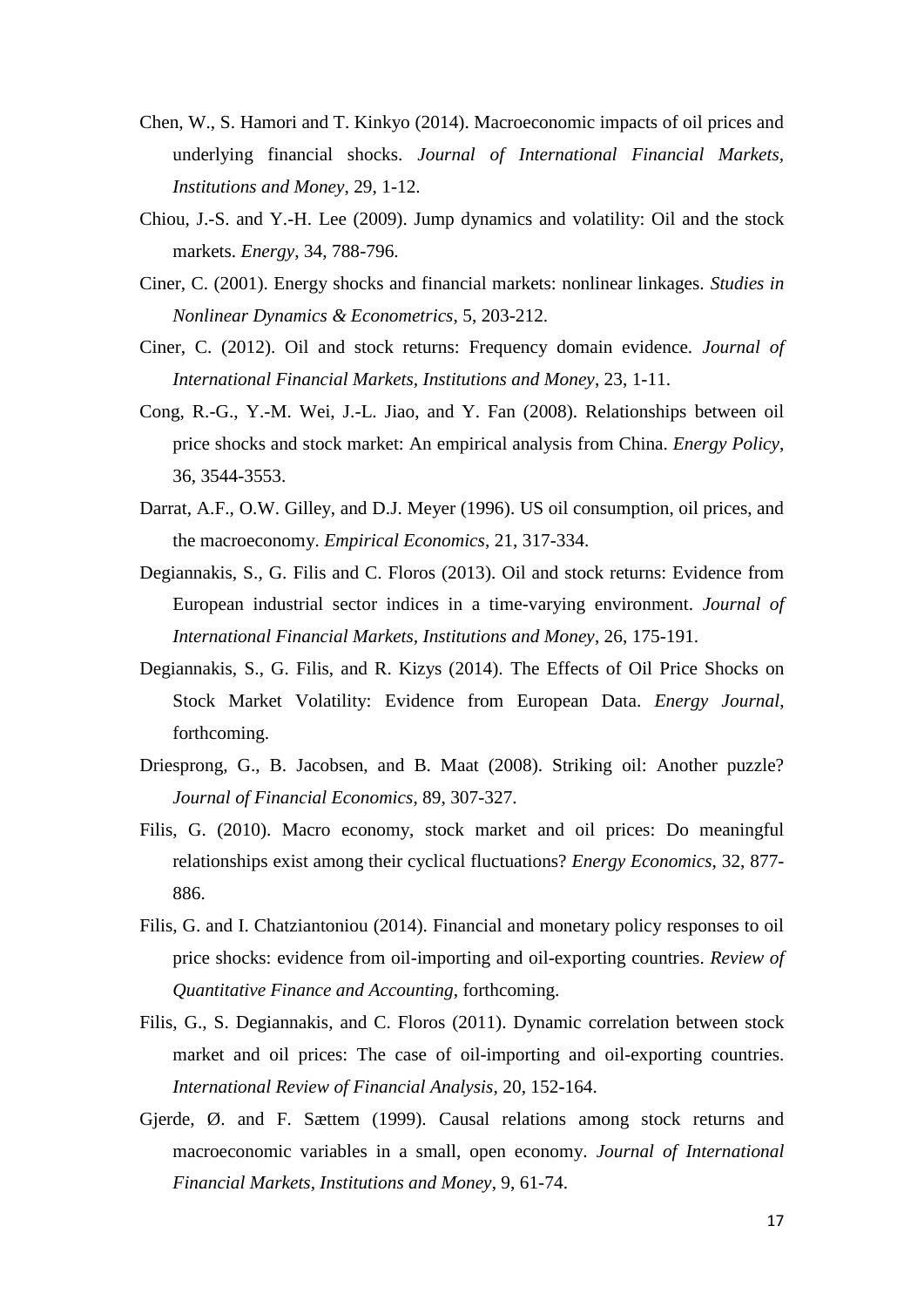- Guidolin, M. and A. Timmerman (2005). Economic implications of bull and bear regimes in UK stock and bond returns. *Economic Journal*, 115, 111-143.
- Hamilton, J.D. (1983). Oil and the macroeconomy since World War II. *Journal of Political Economy*, 91, 228-248.
- Hamilton, J.D. (1996). This is what happened to the oil price-macroeconomy relationship. *Journal of Monetary Economics*, 38, 215–220.
- Hamilton, J.D. (2008). Oil and the macroeconomy. New Palgrave Dictionary of Economics,  $2<sup>nd</sup>$  edition, edited by Durlauf, S. and Blume, L., Palgrave McMillan Ltd.
- Hamilton, J.D. (2009a). Understanding crude oil prices. *Energy Journal*, 30, 179-206.
- Hamilton, J.D. (2009b). Causes and consequences of the oil shock of 2007-08. *Brookings Papers on Economic Activity*, Spring, 215-261.
- Hamilton, J.D. and A.M. Herrera (2004). Oil shocks and aggregate macroeconomic behavior: The role of monetary policy. *Journal of Money, Credit, and Banking*, 36, 265–286.
- Hammoudeh, S., S. Dibooglu and E. Aleisa (2004). Relationships among U.S. Oil prices and oil industry equity indices. *International Review of Economics and Finance*, 13, 427-453.
- Henriques, I. and Sadorsky, P. (2008). Oil price and the stock prices of alternative energy companies. *Energy Economics*, 30, 998-1010.
- Hooker, A.M. (1996). What happened to the oil price-macroeconomy relationship? *Journal of Monetary Economics*, 38, 195-213.
- Hooker, A.M. (2002). Are oil shocks inflationary? Asymmetric and nonlinear specifications versus changes in regime. *Journal of Money, Credit and Banking*, 34, 540-561.
- Huang, R.D., R.W. Masulis, and H.R. Stoll (1996). Energy shocks and financial markets. *Journal of Futures Markets*, 16, 1-27.
- Huber, P.J. (1967). The behavior of maximum likelihood estimates under nonstandard conditions. Proceedings of the Fifth Berkeley Symposium on Mathematical Statistics and Probability, 221–233.
- Jammazi, R. and C. Aloui (2010). Wavelet decomposition and regime shifts: Assessing the effects of crude oil shocks on stock market returns. *Energy Policy*, 38, 1415-1435.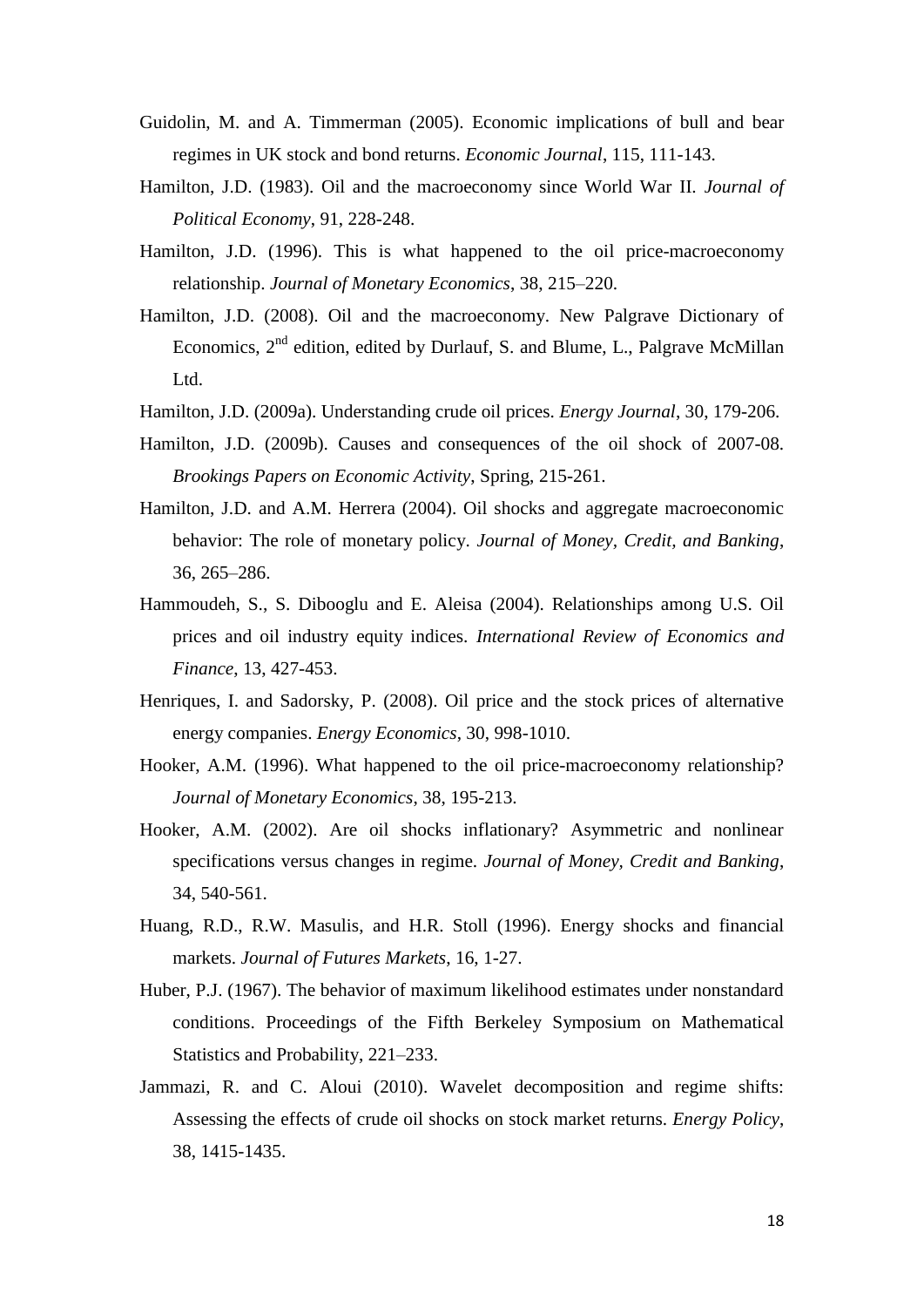- Jbir, R. and S. Zouari-Ghorbel (2009). Recent oil price shock and Tunisian economy. *Energy Policy*, 37, 1041–1051.
- Jones, M.C. and G. Kaul (1996). Oil and the stock markets. *Journal of Finance*, 51, 463-491.
- Jones, D.W., P.N., Lelby and I.K. Paik (2004). Oil prices shocks and the macroeconomy: What has been learned since. *Energy Journal*, 25, 1–32.
- Kilian, L. (2008a). Exogenous oil supply shocks: how big are they and how much do they matter for the US economy? *Review of Economics and Statistics*, 90, 216– 240.
- Kilian, L. (2008b). The economic effects of energy price shocks. *Journal of Economic Literature*, 46, 871-909.
- Kilian, L. (2009). Not all oil price shocks are alike: Disentangling demand and supply shocks in the crude oil market. *American Economic Review*, 99, 1053-1069.
- Kilian, L. and C. Park (2009). The impact of oil price shocks on the U.S. stock market. *International Economic Review*, 50, 1267-1287.
- Kilian, L. and L.T. Lewis (2011). Does the Fed respond to oil price shocks? *The Economic Journal*, 121, 1047-1072.
- Kim, C.-J. (1994). Dynamic linear models with Markov Switching. *Journal of Econometrics*, 60, 1-22.
- Korhonen, I. and S. Ledyaeva (2010). Trade linkages and macroeconomic effects of the price of oil. *Energy Economics*, 32, 848-856.
- Leduc, S. and K. Sill (2004). A quantitative analysis of oil-price shocks, systematic monetary policy and economic downturns. *Journal of Monetary* Economics, 51, 781-808.
- Lee, Y-H. and J-S Chiou (2011). Oil sensitivity and its asymmetric impact on the stock market. *Energy*, 36, 168-174.
- Lescaroux, F. and V. Mignon (2008). On the influence of oil prices on economic activity and other macroeconomic and financial variables. *OPEC Energy Review*, 32, 343-380.
- Lippi, F. and A. Nobili (2012). Oil and the macroeconomy: A quantitative structural analysis. *Journal of the European Economic Association*, 10, 1059-1083.
- Maghyereh, A. (2004). Oil price shocks and emerging stock markets. A generalized VAR approach. *International Journal of Applied Econometrics and Quantitative Studies*, 1, 27-40.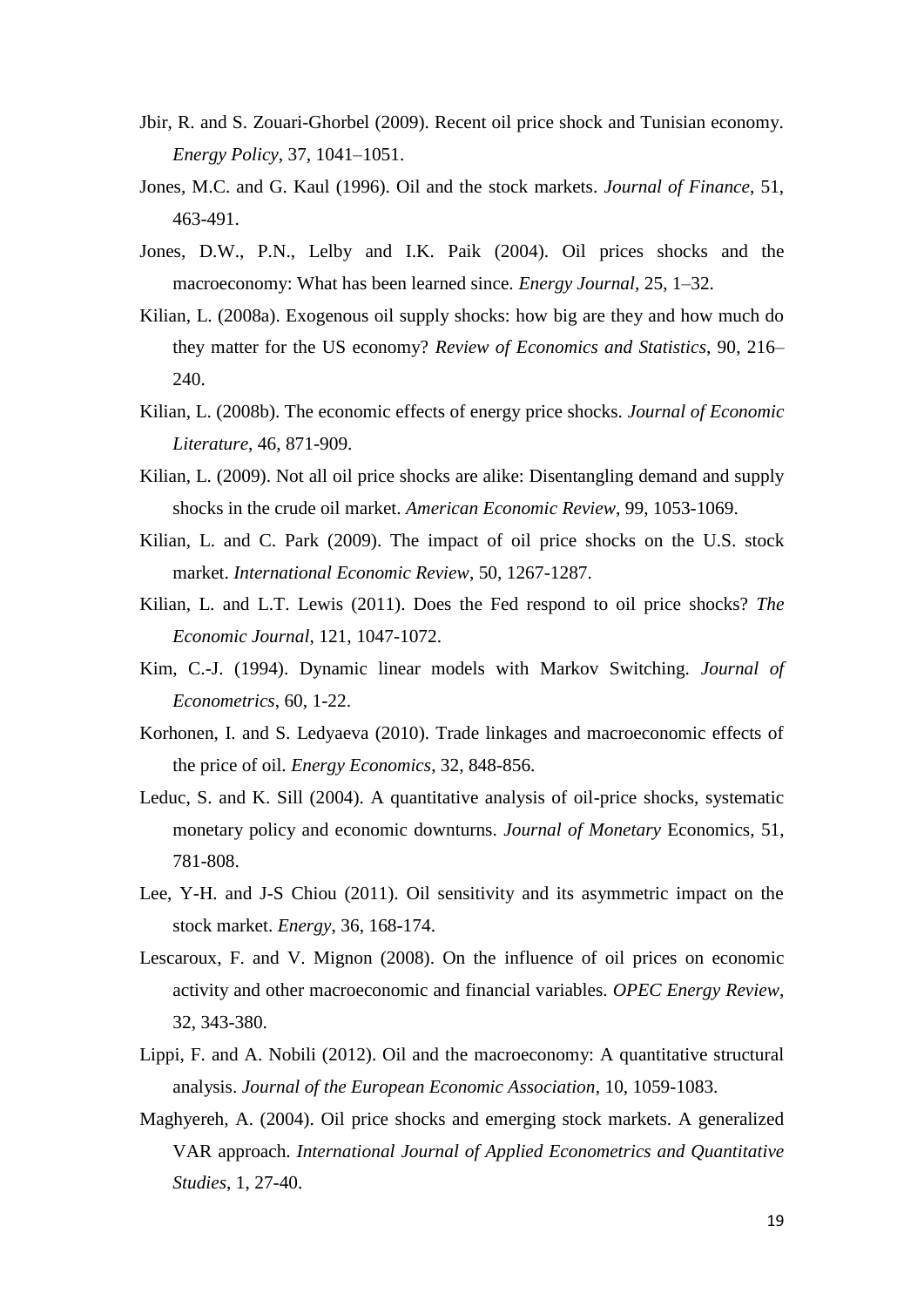- Malik, F. and B.T. Ewing (2009). Volatility transmission between oil prices and equity sector returns. *International Review of Financial Analysis*, 18, 95-100.
- Miller, J.I. and R.A. Ratti (2009). Crude oil and stock markets: Stability, instability, and bubbles. *Energy Economics*, 31, 559-568.
- Mohanty, S.K., M., Nandha, A.Q., Turkistani and M.Y. Alaitani (2011). Oil price movements and stock market returns: Evidence from Gulf Cooperation Council (GCC) countries. *Global Finance Journal*, 22, 42–55.
- Mork, K.A. (1989). Oil and the macroeconomy when prices go up and down: An extension of Hamilton's results. *Journal of Political Economy*, 91, 740-744.
- Mork, K.A., O. Olsen and H.T. Mysen (1994). Macroeconomic responses to oil price increases and decreases in seven OECD countries. *The Energy Journal*, 15, 19– 35.
- Nakov, A. and A. Pescatori (2010). Oil and the great moderation. *Economic Journal*, 120, 131-156
- Nandha, M. and R. Faff (2008). Does oil move equity prices? A global view. *Energy Economics*, 30, 986–997.
- Oberndorfer, U. (2009). Energy prices, volatility, and the stock market: Evidence from the Eurozone. *Energy Policy*, 37, 5787-5795.
- O'Neill, J.T., J. Penm, and D.R. Terrell (2008). The role of higher oil prices: A case of major developed countries. *Research in Finance*, 24, 287–299.
- Papapetrou, E. (2001). Oil price shocks, stock market, economic activity and employment in Greece. *Energy Economics*, 23, 511–532.
- Park, J. and R.A. Ratti (2008). Oil prices and stock markets in the U.S. and 13 European countries. *Energy Economics*, 30, 2587-2608.
- Rahman, S. and A. Serletis (2011). The asymmetric effects of oil price shocks. *Macroeconomic Dynamics*, 15, 437-471.
- Rotemberg, J. J. and M. Woodford (1996). Imperfect competition and the effects of energy price increases on economic activity. *Journal of Money, Credit and Banking*, 28, 549–77.
- Sadorsky, P. (1999). Oil price shocks and stock market activity. *Energy Economics*, 21, 449-469.
- Sadorsky, P. (2001). Risk factors in stock returns of Canadian oil and gas companies. *Energy Economics*, 23, 17-28.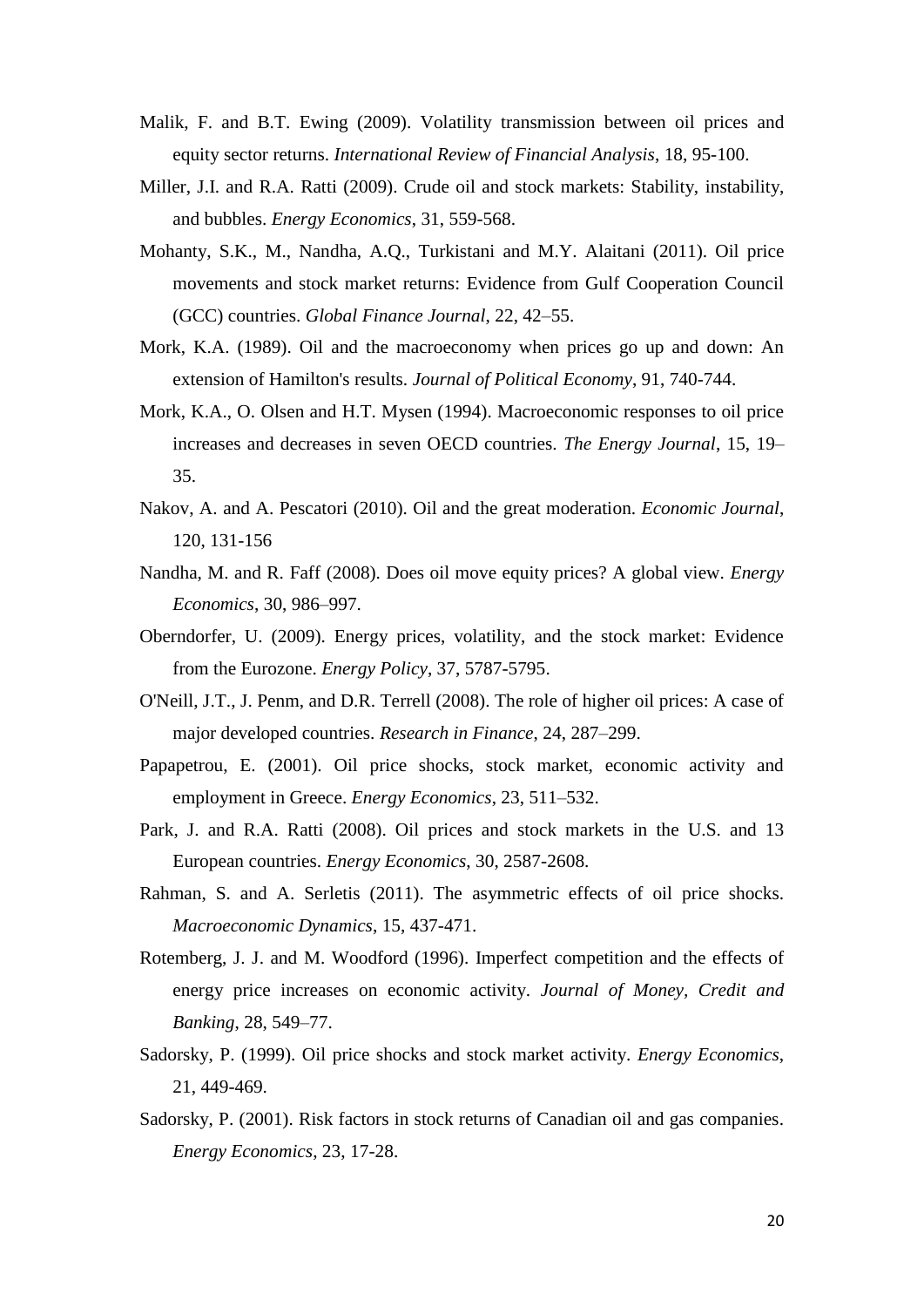- Schaller, H. and S. van Norden (1997). Regime switching in stock market returns. *Applied Financial Economics,* 7, 177-191.
- Segal, P. (2011). Oil price shocks and the macroeconomy. *Oxford Review of Economic Policy*, 27, 169-185.
- Tang, W., L. Wu and Z.X. Zhang (2010). Oil price shocks and their short and longterm effects on the Chinese economy. *Energy Economics*, 32, S3–S14.
- White, H. (1980). A Heteroskedasticity-consistent covariance matrix estimator and a direct test for heteroskedasticity. *Econometrica*, 48, 817–838.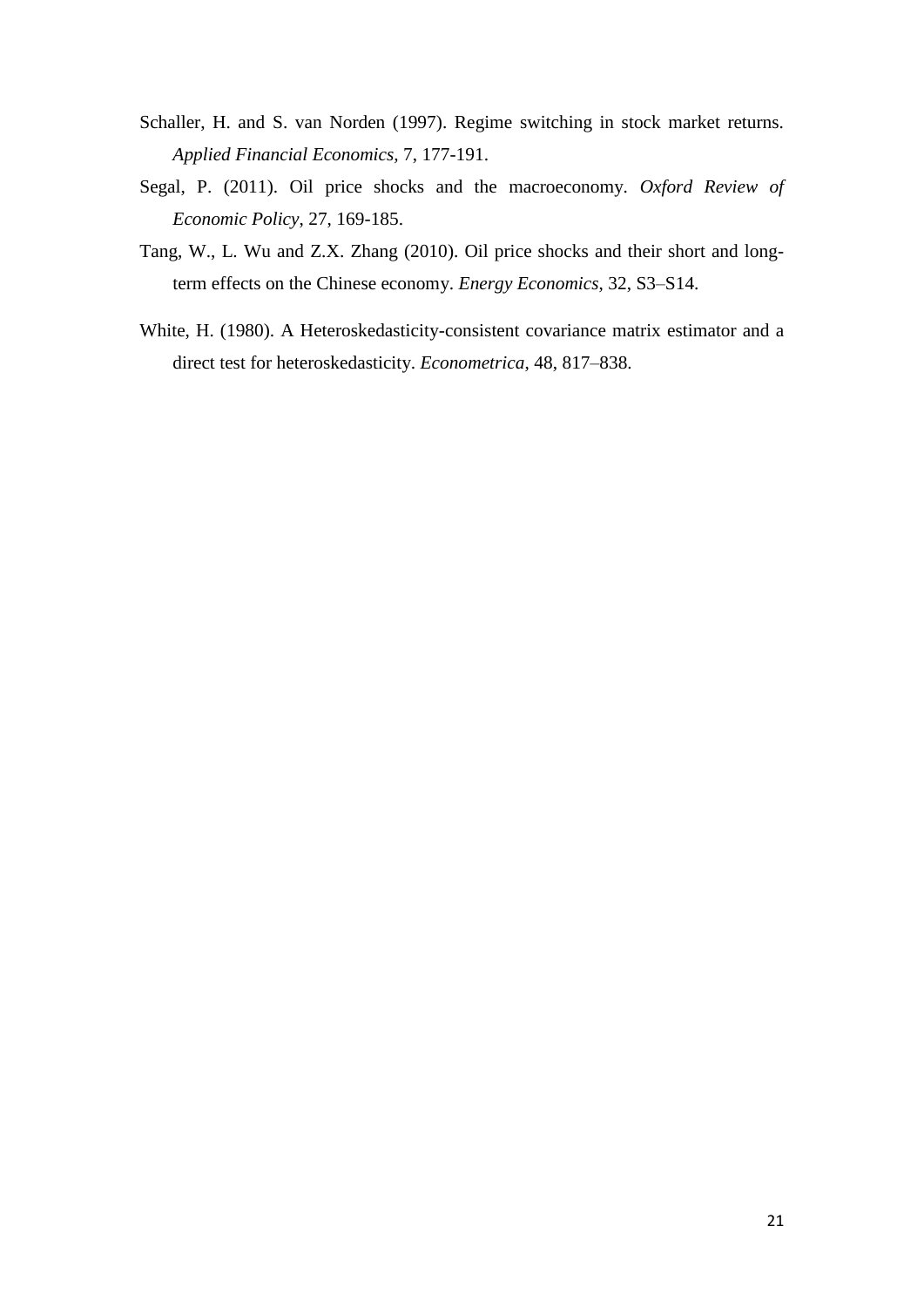# **Tables**

Table 1. Descriptive statistics of the variables under investigation. The sample period runs from January 1989 to December, 2011.

|                 | Dow      | Dow Jones  |       |                  |          |         |               | Oil      |                | Global   | Oil    |
|-----------------|----------|------------|-------|------------------|----------|---------|---------------|----------|----------------|----------|--------|
|                 | Jones    | Realised   | Div.  |                  | Interest |         | Default       | Price    | Oil            | Ec.      | Price  |
|                 | Returns  | Volatility | Yield | <i>Inflation</i> | Rates    | Un/ment | <i>Spread</i> | Returns  | <i>Pr/tion</i> | Activity | Vol/ty |
| Mean            | 0.003    | 0.157      | 0.020 | 0.028            | 0.009    | 0.059   | 0.022         | 0.005    | 0.001          | $-0.004$ | 0.333  |
| Median          | 0.010    | 0.135      | 0.018 | 0.028            | 0.010    | 0.055   | 0.020         | 0.021    | 0.001          | $-0.039$ | 0.307  |
| Maximum         | 0.110    | 0.789      | 0.039 | 0.064            | 0.044    | 0.100   | 0.061         | 0.444    | 0.044          | 0.550    | 1.467  |
| Minimum         | $-0.186$ | 0.044      | 0.009 | $-0.020$         | $-0.041$ | 0.380   | 0.012         | $-0.502$ | $-0.060$       | $-0.506$ | 0.112  |
| Std. Dev.       | 0.045    | 0.098      | 0.006 | 0.013            | 0.020    | 0.015   | 0.008         | 0.109    | 0.010          | 0.228    | 0.156  |
| <b>Skewness</b> | $-0.771$ | 2.646      | 0.671 | $-0.274$         | $-0.489$ | 1.092   | 1.902         | $-0.621$ | $-0.976$       | 0.451    | 2.650  |
| Kurtosis        | 4.396    | 13.560     | 2.568 | 4.504            | 2.404    | 3.343   | 8.083         | 5.280    | 9.880          | 2.662    | 15.144 |
| Jarque-Bera     | 49.7     | 1604.5     | 22.8  | 29.4             | 15.1     | 56.1    | 463.6         | 77.5     | 588.1          | 10.6     | 2019.0 |
| Probability     | 0.000    | 0.000      | 0.000 | 0.000            | 0.001    | 0.000   | 0.000         | 0.000    | 0.000          | 0.005    | 0.000  |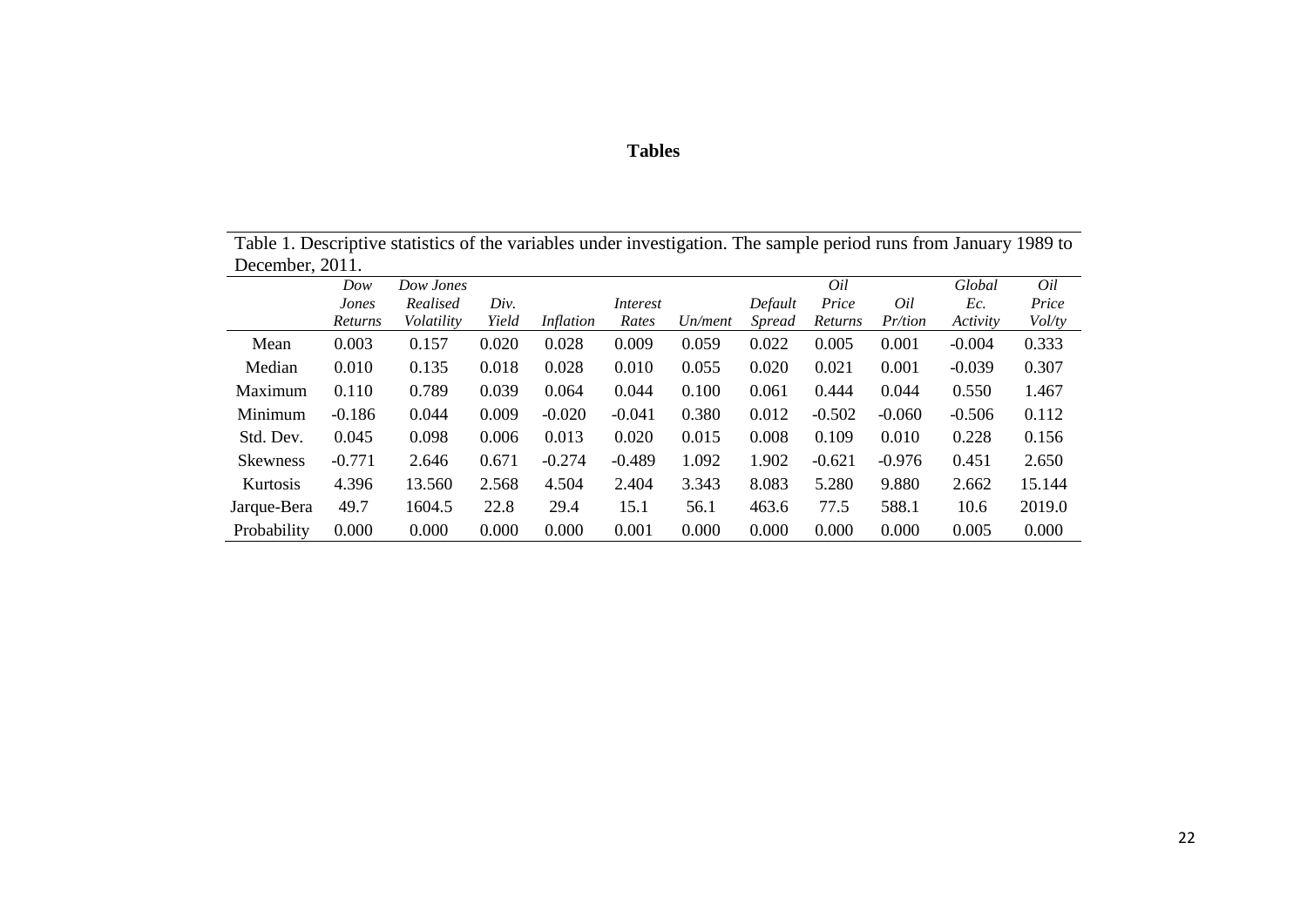|                                  |                  | Dow                    |               |           |                          |          |                          |                  |                       |                 |                            |
|----------------------------------|------------------|------------------------|---------------|-----------|--------------------------|----------|--------------------------|------------------|-----------------------|-----------------|----------------------------|
|                                  | Dow              | Jones                  |               |           |                          |          |                          | Oil              |                       | Global          |                            |
|                                  | Jones<br>Returns | Realised<br>Volatility | Div.<br>Yield | Inflation | <i>Interest</i><br>Rates | Un/ment  | Default<br><i>Spread</i> | Price<br>Returns | Oil<br><i>Pr/tion</i> | Ec.<br>Activity | Oil Price<br><i>Vol/ty</i> |
| Dow Jones Returns                | 1.000            |                        |               |           |                          |          |                          |                  |                       |                 |                            |
| Dow Jones Realised<br>Volatility | $-0.366$         | 1.000                  |               |           |                          |          |                          |                  |                       |                 |                            |
| Dividend Yield                   | $-0.044$         | $-0.135$               | 1.000         |           |                          |          |                          |                  |                       |                 |                            |
| <i>Inflation</i>                 | $-0.124$         | $-0.197$               | 0.433         | 1.000     |                          |          |                          |                  |                       |                 |                            |
| <b>Interest Rates</b>            | 0.148            | $-0.275$               | 0.108         | $-0.027$  | 1.000                    |          |                          |                  |                       |                 |                            |
| Unemployment                     | 0.047            | 0.100                  | 0.338         | $-0.285$  | $-0.544$                 | 1.000    |                          |                  |                       |                 |                            |
| Default Spread                   | $-0.160$         | 0.762                  | $-0.111$      | $-0.381$  | $-0.512$                 | 0.394    | 1.000                    |                  |                       |                 |                            |
| <b>Oil Price Returns</b>         | $-0.087$         | $-0.139$               | $-0.045$      | $-0.041$  | 0.025                    | $-0.003$ | $-0.088$                 | 1.000            |                       |                 |                            |
| Oil Production                   | 0.021            | $-0.005$               | $-0.040$      | $-0.012$  | $-0.030$                 | 0.014    | 0.002                    | $-0.076$         | 1.000                 |                 |                            |
| Global Economic<br>Activity      | 0.039            | $-0.130$               | $-0.046$      | 0.157     | $-0.349$                 | 0.047    | $-0.056$                 | 0.069            | 0.052                 | 1.000           |                            |
| Oil Price Volatility             | $-0.088$         | 0.402                  | $-0.001$      | 0.016     | 0.006                    | $-0.112$ | 0.317                    | $-0.091$         | $-0.148$              | $-0.189$        | 1.000                      |

Table 2. Correlation coefficients of the variables under investigation. The sample period runs from January 1989 to December, 2011.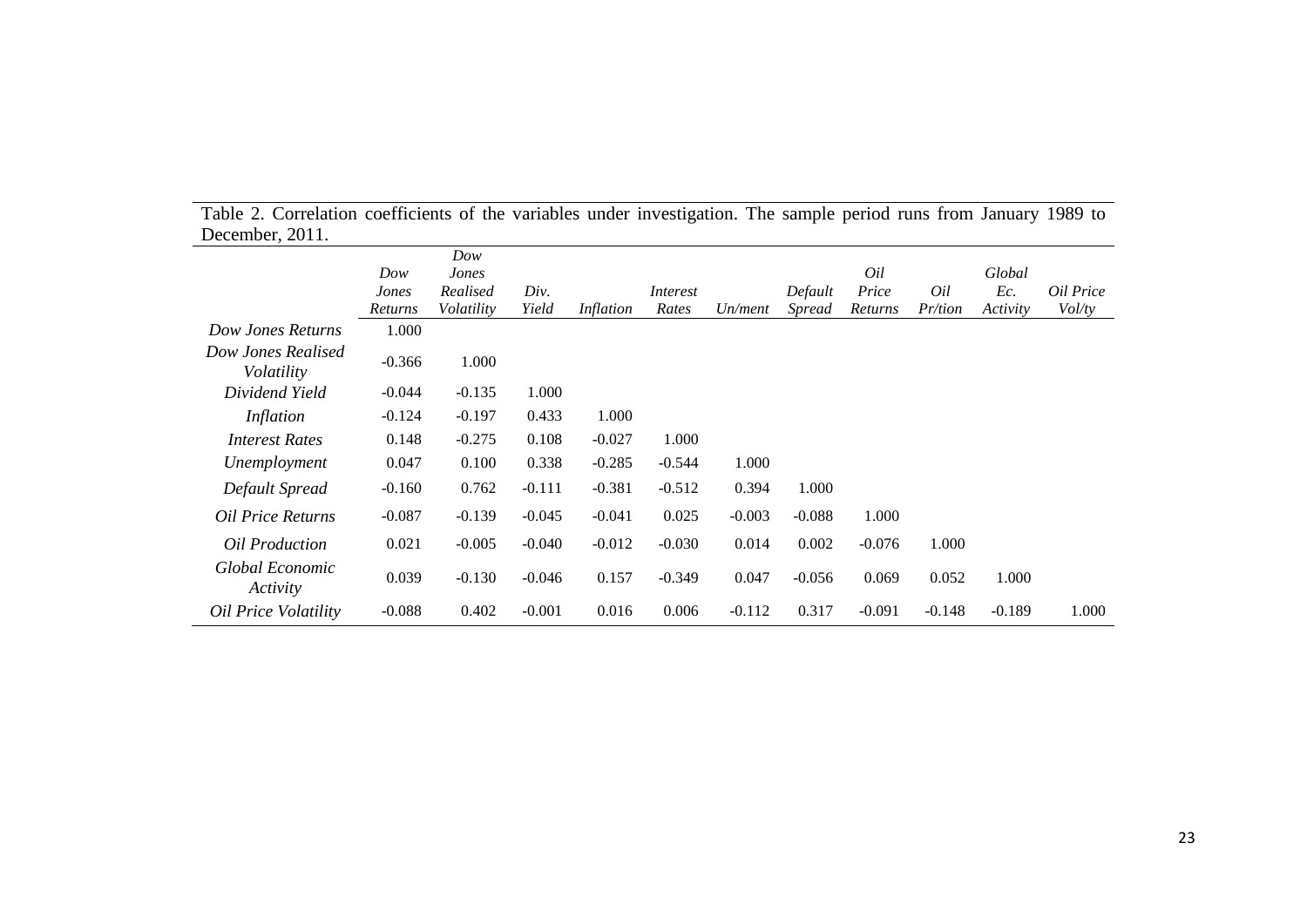Table 3. The estimated coefficients of the regime switching model.

The model is  $y_{i,t} = \mu_{i,j} + \varepsilon_{i,t,j}$ ,  $\varepsilon_{i,t,j} \sim N(0, \sigma_{i,j}^2)$ , where  $y_{i,t}$  is the variable of interest (return or volatility of Dow Jones for  $i=1,2$ , respectively),  $\mu_{i,j}$  and  $\sigma_{i,j}$  are the conditional mean and the standard deviation for state  $j=1,2$ . The sample period runs from January, 1989 to December, 2011.

|                               | μ1         | U2         | 01         | O <sub>2</sub> |           |               | RCM  |
|-------------------------------|------------|------------|------------|----------------|-----------|---------------|------|
| Dow Jones Returns             | $0.008***$ | 0.0005     | $0.025***$ | $0.054***$     | 98.36%*** | $97.35\%$ *** | 26.4 |
| $(y_{1+})$                    | (0.0027)   | (0.0047)   | (0.0021)   | (0.0032)       | (0.0154)  | (0.0217)      |      |
| Dow Jones Realised            | $0.105***$ | $0.231***$ | $0.030***$ | $0.111***$     | 96.13%*** | $95.30\%$ *** | 19.8 |
| <i>volatility</i> $(y_{2,t})$ | (0.0025)   | (0.0179)   | (0.0021)   | (0.0057)       | (0.0162)  | (0.0248)      |      |

\*\*\* denote statistical significance at the 1% level. Standard errors are reported in brackets. Note: *p*, *q* are constant probabilities of remaining in regime 1 or 2, respectively. RCM is the regime classification measure proposed by Ang and Bekaert (2002) to evaluate the quality of regime classification.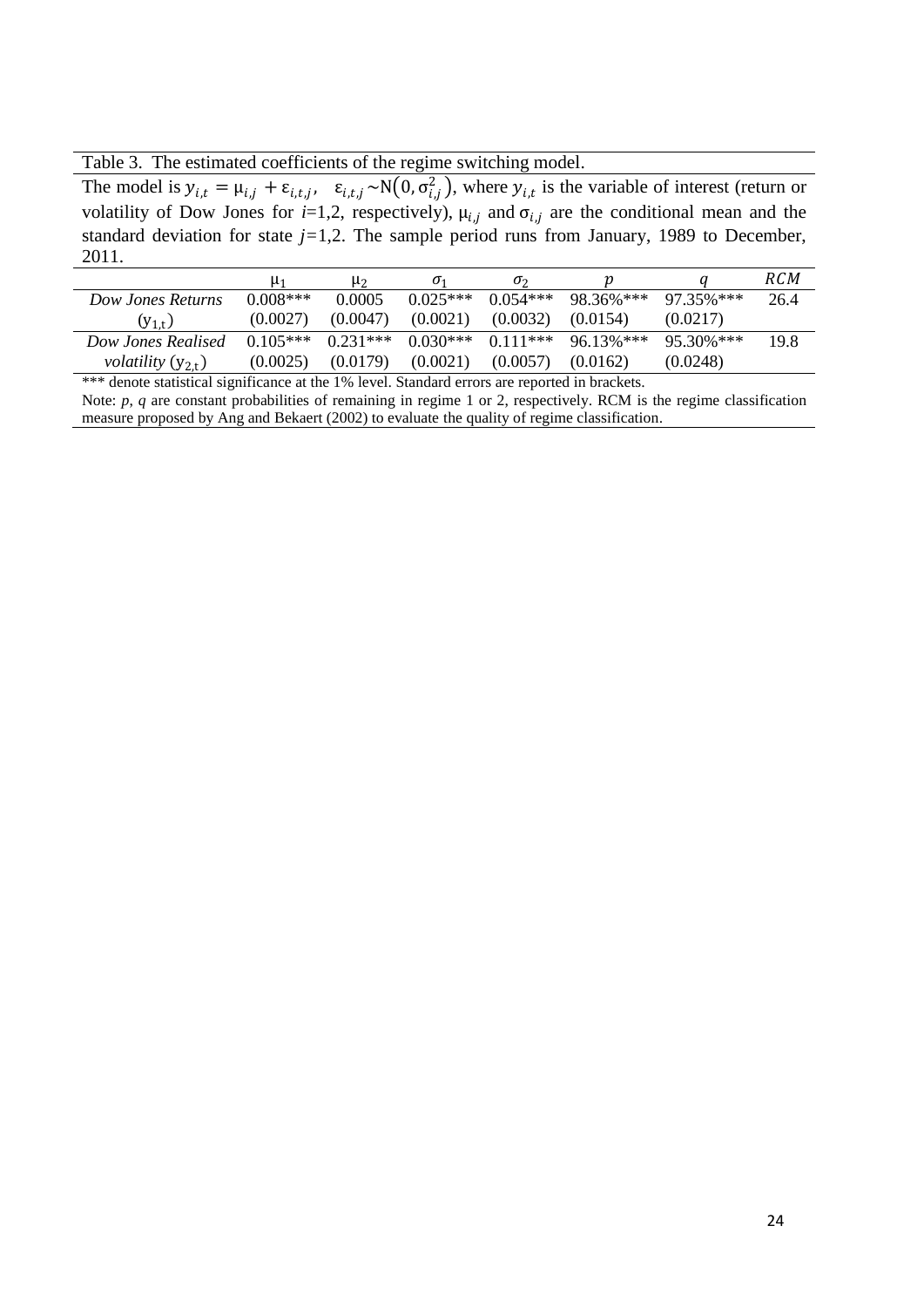Table 4. Probit regression results:  $P(d_t = 1) = \Phi(\beta_i \textbf{OIL}_{t-1}, \gamma_i \textbf{VOLD}IL_{t-1}, \delta_i X_{t-1})$  where,  $d_t = 1$ when the state probability for the Dow Jones returns is greater than 50%, and  $d_t = 2$  otherwise.  $\Phi$  is the cdf of the standard normal distribution,  $OIL_t$  denotes either the oil price shocks  $(SS_t, ADS_t, SDS_t)$ or the real oil price returns ( $ROP_t$ ),  $VOLOIL_t$  is the oil price volatility, and  $X_t$  includes the control variables  $DS_t$ , INT<sub>t</sub>, CPI<sub>t</sub>, DY<sub>t</sub>, UNEMP<sub>t</sub>, RDOW<sub>t</sub>. The sample period runs from January, 1989 to December, 2011.

| Independent                      |           |       |            |     |            |      |           |      |            |      |
|----------------------------------|-----------|-------|------------|-----|------------|------|-----------|------|------------|------|
| Variables:                       | (1)       |       | (2)        |     | (3)        |      | (4)       |      | (5)        |      |
| Constant                         | 0.9911    | $***$ | 10.0343    | *** | 11.6304    | ***  | 0.9777    | ***  | 12.5420    | ***  |
|                                  | (0.2872)  |       | (1.0242)   |     | (1.2695)   |      | (0.2933)  |      | (1.4341)   |      |
| Supply Side Shock $_{t-1}$       |           |       |            |     |            |      | 5.2151    |      | 15.3078    | $**$ |
|                                  |           |       |            |     |            |      | (4.3846)  |      | (6.1956)   |      |
| <b>Aggregate Demand</b>          |           |       |            |     |            |      |           |      |            |      |
| Shock $_{t-1}$                   |           |       |            |     |            |      | 7.1377    | $**$ | 14.0791    | ***  |
| Oil Specific Demand              |           |       |            |     |            |      | (3.6001)  |      | (5.2716)   |      |
| Shock $_{t-1}$                   |           |       |            |     |            |      | $-0.6270$ |      | $-0.7019$  |      |
|                                  |           |       |            |     |            |      | (0.7984)  |      | (1.2262)   |      |
| Oil Price Returns <sub>t-1</sub> | $-0.3347$ |       |            |     | $-0.3511$  |      |           |      |            |      |
|                                  | (0.7709)  |       |            |     | (1.2145)   |      |           |      |            |      |
| Oil Price Volatility $_{t-1}$    | $-3.9458$ | ***   |            |     | $-3.7873$  | ***  | $-4.0920$ | ***  | $-4.1368$  | ***  |
|                                  | (0.9132)  |       |            |     | (1.2045)   |      | (0.9439)  |      | (1.2352)   |      |
|                                  |           |       |            | *** |            | ***  |           |      |            | ***  |
| Default Spread <sub>t-1</sub>    |           |       | $-4.0663$  |     | $-4.1420$  |      |           |      | $-4.4475$  |      |
|                                  |           |       | (0.3921)   |     | (0.4063)   |      |           |      | (0.4661)   |      |
| Interest Rates <sub>t-1</sub>    |           |       | $-90.5936$ | *** | -90.9008   | ***  |           |      | $-97.1331$ | ***  |
|                                  |           |       | (9.8405)   |     | (9.9403)   |      |           |      | (11.7862)  |      |
| Inflation <sub>t-1</sub>         |           |       | $-20.0316$ |     | $-37.5639$ | $**$ |           |      | $-44.6543$ | $**$ |
|                                  |           |       | (14.5105)  |     | (18.9521)  |      |           |      | (19.6781)  |      |
| Dividend Yield $_{t-1}$          |           |       | 56.4481    | *** | 36.7082    | ∗    |           |      | 48.2223    | $**$ |
|                                  |           |       | (17.7016)  |     | (19.7332)  |      |           |      | (20.6517)  |      |
| Unemployment <sub>t-1</sub>      |           |       | 0.4284     |     | 2.4084     |      |           |      | 0.5216     |      |
|                                  |           |       | (4.5086)   |     | (4.7094)   |      |           |      | (4.7497)   |      |
| Dow Jones Returns $_{t-1}$       |           |       | 0.2241     |     | $-0.5937$  |      |           |      | 0.2261     |      |
|                                  |           |       | (2.8812)   |     | (3.2761)   |      |           |      | (3.5041)   |      |
| McFadden R <sup>2</sup>          | 0.0911    |       | 0.4965     |     | 0.5231     |      | 0.1065    |      | 0.5567     |      |

Note: In each specification, the dependent variable  $P(d_t = 1)$  is the probability of the Dow Jones returns to be in state 1. \*\*\*, \*\* and \* denote statistical significance at the 1%, 5% and the 10% level, respectively. Huber (1967) and White (1980) robust standard errors are reported in parentheses.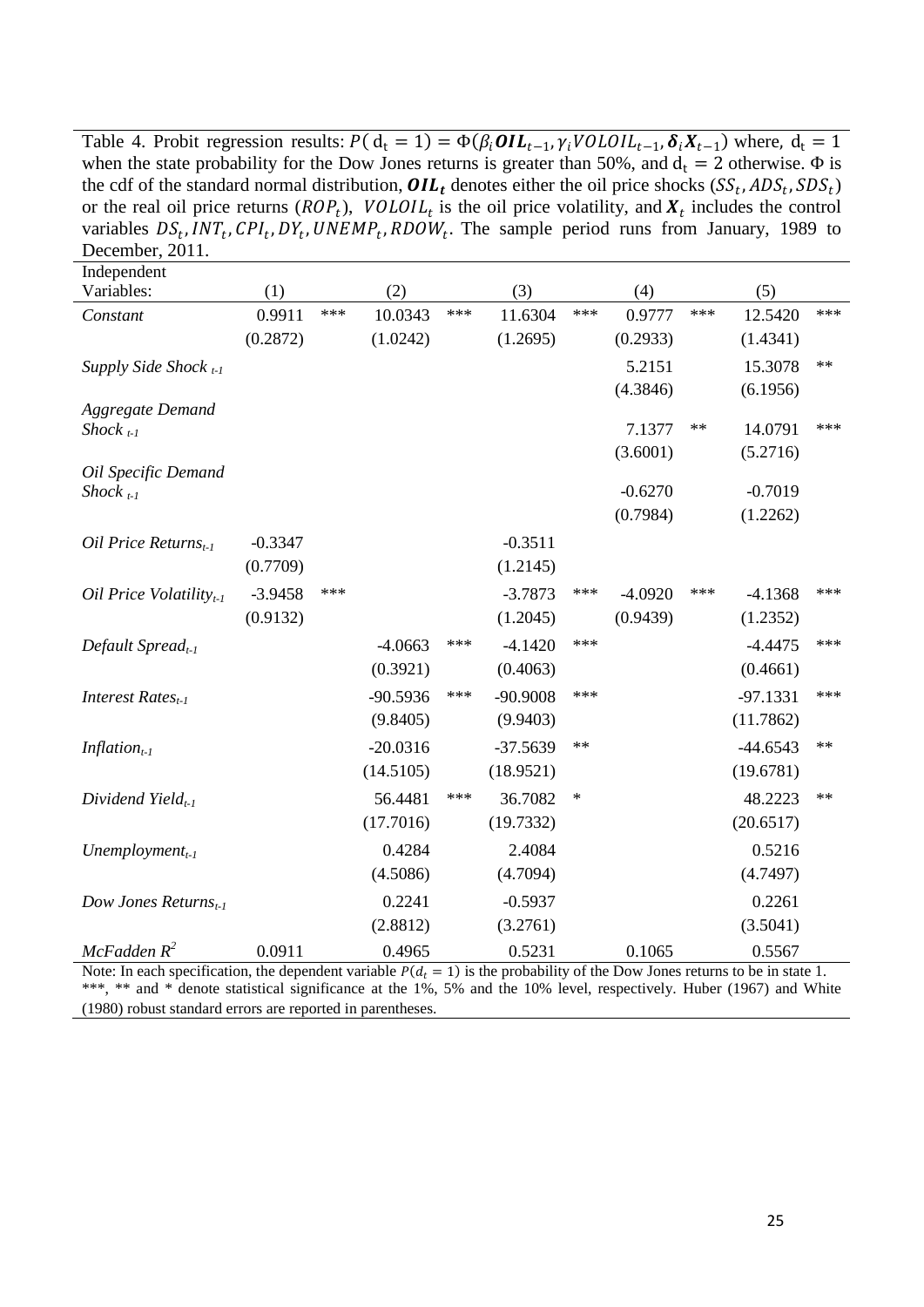Table 5. Probit regression results:  $P(d_t = 1) = \Phi(\beta_i \textbf{OIL}_{t-1}, \gamma_i \textbf{VOLD} IL_{t-1}, \delta_i X_{t-1})$  where,  $d_t = 1$ when the state probability for the Dow Jones volatility is greater than 50%, and  $d_t = 2$  otherwise.  $\Phi$ is the cdf of the standard normal distribution,  $OIL_t$  denotes either the oil price shocks  $(SS_t, ADS_t, SDS_t)$  or the real oil price returns  $(ROP_t)$ ,  $VOLOIL_t$  is the oil price volatility, and  $X_t$ includes the control variables  $DS_t, INT_t, CPI_t, DY_t, UNEMP_t, VOLDOW_t$ . The sample period runs from January, 1989 to December, 2011.

| Independent                   |           |     |            |       |            |       |           |      |            |       |
|-------------------------------|-----------|-----|------------|-------|------------|-------|-----------|------|------------|-------|
| Variables:                    | (1)       |     | (2)        |       | (3)        |       | (4)       |      | (5)        |       |
| Constant                      | 1.1165    | *** | 7.63432    | ***   | 7.6633     | $***$ | 1.1406    | ***  | 7.7027     | $***$ |
|                               | (0.3013)  |     | (1.2790)   |       | (1.3564)   |       | (0.3351)  |      | (1.3521)   |       |
| Supply Side Shock $_{t-1}$    |           |     |            |       |            |       | $-2.2823$ |      | $-1.5243$  |       |
|                               |           |     |            |       |            |       | (4.2252)  |      | (6.8760)   |       |
| <b>Aggregate Demand</b>       |           |     |            |       |            |       |           |      |            |       |
| Shock $_{t-1}$                |           |     |            |       |            |       | $-2.2927$ |      | $-4.6069$  |       |
| Oil Specific Demand           |           |     |            |       |            |       | (3.2401)  |      | (6.0706)   |       |
| $Shock_{t-1}$                 |           |     |            |       |            |       | $-1.1121$ |      | $-3.1675$  | $**$  |
|                               |           |     |            |       |            |       | (0.8132)  |      | (1.4150)   |       |
| Oil Price Returns $_{t-1}$    | $-1.1722$ |     |            |       | $-3.1380$  | $**$  |           |      |            |       |
|                               | (0.7702)  |     |            |       | (1.3312)   |       |           |      |            |       |
| Oil Price Volatility $_{t-1}$ | $-2.3752$ | *** |            |       | $-0.0396$  |       | $-2.5178$ | $**$ | $-0.0106$  |       |
|                               | (0.8993)  |     |            |       | (0.7966)   |       | (1.0043)  |      | (0.8177)   |       |
| Default Spread <sub>t-1</sub> |           |     | $-2.2169$  | ***   | $-2.2910$  | ***   |           |      | $-2.2893$  | ***   |
|                               |           |     | (0.4068)   |       | (0.4544)   |       |           |      | (0.4542)   |       |
| Interest Rates $_{t-1}$       |           |     | $-39.5687$ | $***$ | $-42.5199$ | $***$ |           |      | $-42.6276$ | ***   |
|                               |           |     | (11.1179)  |       | (11.9248)  |       |           |      | (12.0045)  |       |
| Inflation <sub>t-1</sub>      |           |     | 91.6441    | ***   | 97.9308    | ***   |           |      | 98.6602    | ***   |
|                               |           |     | (24.3316)  |       | (22.3027)  |       |           |      | (22.2139)  |       |
| Dividend Yield $_{t-1}$       |           |     | 134.5263   | $***$ | 139.9043   | ***   |           |      | 140.4472   | ***   |
|                               |           |     | (28.4715)  |       | (28.0132)  |       |           |      | (27.7792)  |       |
| Unemployment $_{t-1}$         |           |     | $-8.2814$  | ∗     | $-9.7905$  | ∗     |           |      | $-10.0118$ | ∗     |
|                               |           |     | (5.0883)   |       | (5.5289)   |       |           |      | (5.7772)   |       |
| Dow Jones Realised            |           |     |            |       |            |       |           |      |            |       |
| $Volatility_{t-1}$            |           |     | $-24.3339$ | ***   | $-23.7152$ | ***   |           |      | $-23.7669$ | ***   |
|                               |           |     | (4.8904)   |       | (5.1172)   |       |           |      | (5.2051)   |       |
| McFadden R <sup>2</sup>       | 0.0642    |     | 0.7513     |       | 0.7643     |       | 0.0713    |      | 0.7645     |       |

Note: In each specification, the dependent variable  $P(d_t = 1)$  is the probability of the Dow Jones volatility to be in state 1. \*\*\*, \*\* and \* denote statistical significance at the 1%, 5% and the 10% level, respectively. Huber (1967) and White (1980) robust standard errors are reported in parentheses.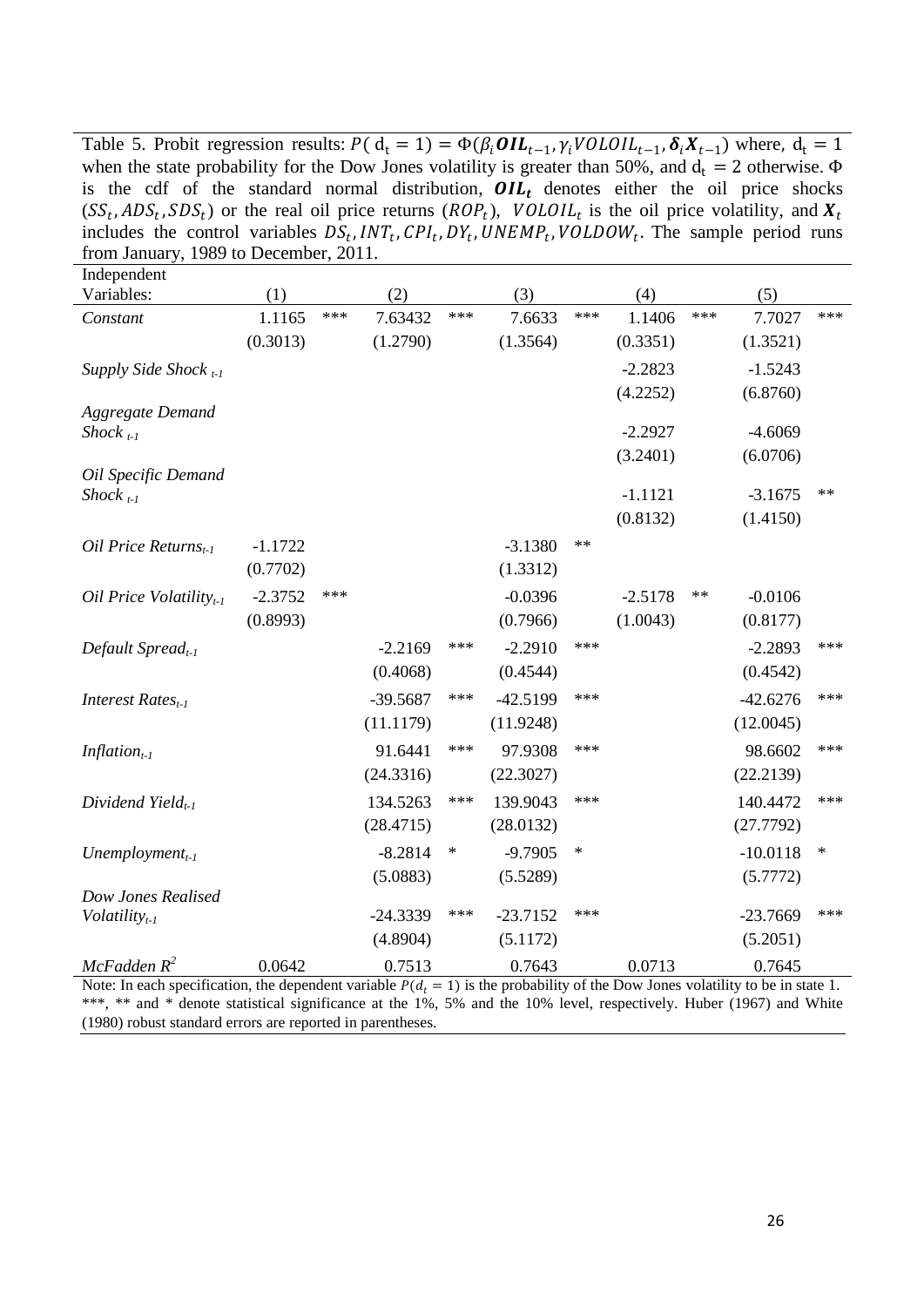Table 6. Cumulative returns of the trading strategy based on the predicted market regimes according to i) the two-state regime switching model; equation (4), and ii) the probit regression model; equation (6), specification (5), for the returns and the volatility of Dow Jones index. The investment period runs from January, 1989 to December, 2011. For the VXD index, the investment period runs from October, 1997 to December, 2011.

|                                                                                                                                                        |                 | Portfolio                               |           |  |  |  |  |  |
|--------------------------------------------------------------------------------------------------------------------------------------------------------|-----------------|-----------------------------------------|-----------|--|--|--|--|--|
|                                                                                                                                                        | Dow Jones index | <b>Volatility of Dow</b><br>Jones index | VXD index |  |  |  |  |  |
| Model                                                                                                                                                  |                 |                                         |           |  |  |  |  |  |
| Two-state regime<br>switching model                                                                                                                    | 20.3%           | 398%                                    | 180%      |  |  |  |  |  |
| Probit regression<br>model                                                                                                                             | 25.2%           | 1426%                                   | 290%      |  |  |  |  |  |
| Note: The regime switching model is $y_{i,t} = \mu_{i,j} + \varepsilon_{i,t,j}$ , $\varepsilon_{i,t,j} \sim N(0, \sigma_{i,j}^2)$ , where $y_{i,t}$ is |                 |                                         |           |  |  |  |  |  |

the return or volatility of Dow Jones for  $i=1,2$ , respectively,  $\mu_{i,j}$  and  $\sigma_{i,j}$  are the conditional mean and the standard deviation for state *j=*1,2.

The Probit model is  $P(d_t = 1) = \Phi(\beta_i \textbf{OIL}_{t-1}, \gamma_i \textbf{VOLOIL}_{t-1}, \delta_i X_{t-1})$  for  $\textbf{OIL}_t = (SS_t, ADS_t, SDS_t)$  and  $\textbf{X}_t = DS_t, INT_t, CPI_t, DY_t, UNEMP_t, DOM_t$ .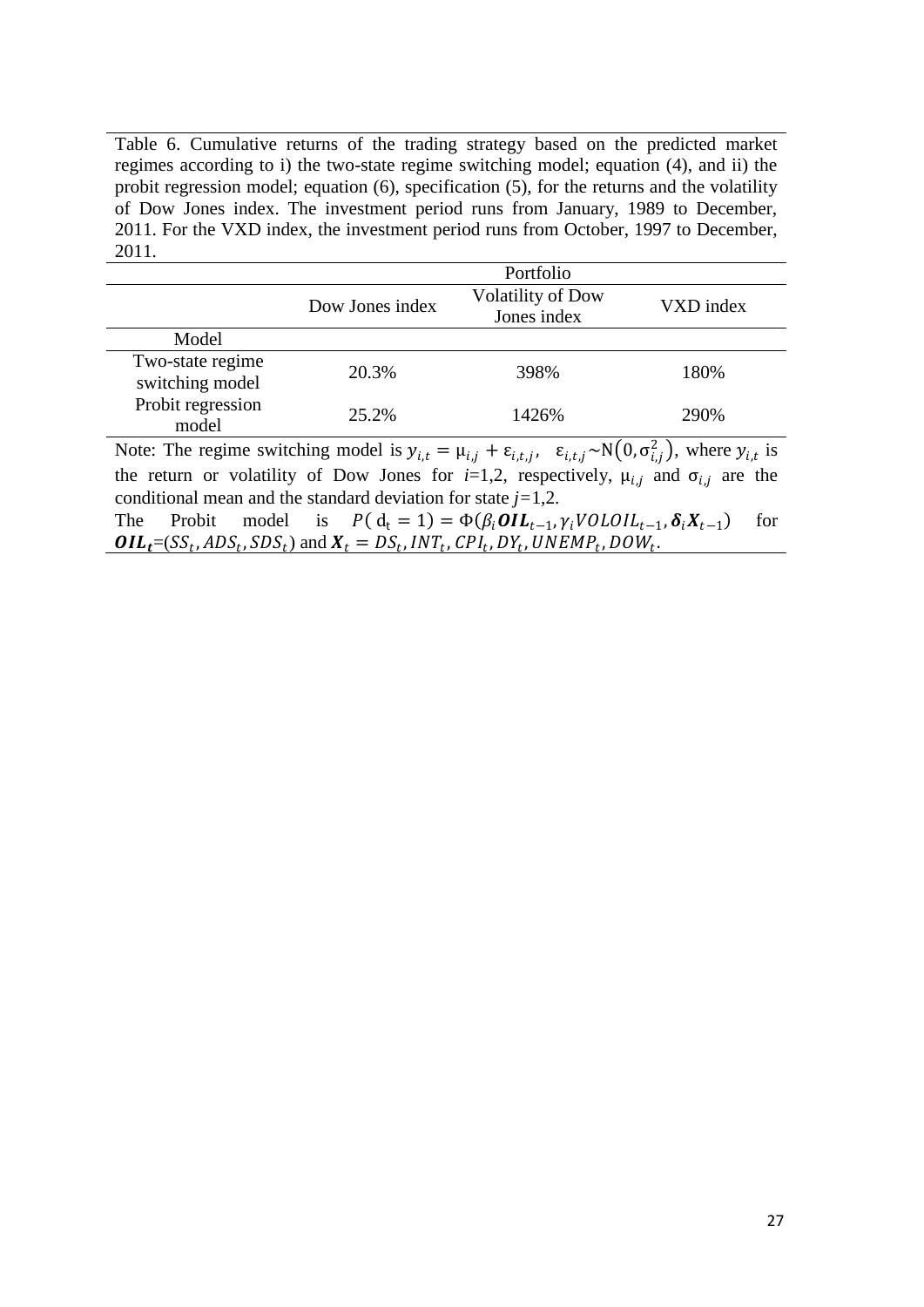## **Figures**

Figure 1: Growth rates plots for the variables under investigation. The sample period runs from January, 1989 to December, 2011.

Panel A: Stock market variables

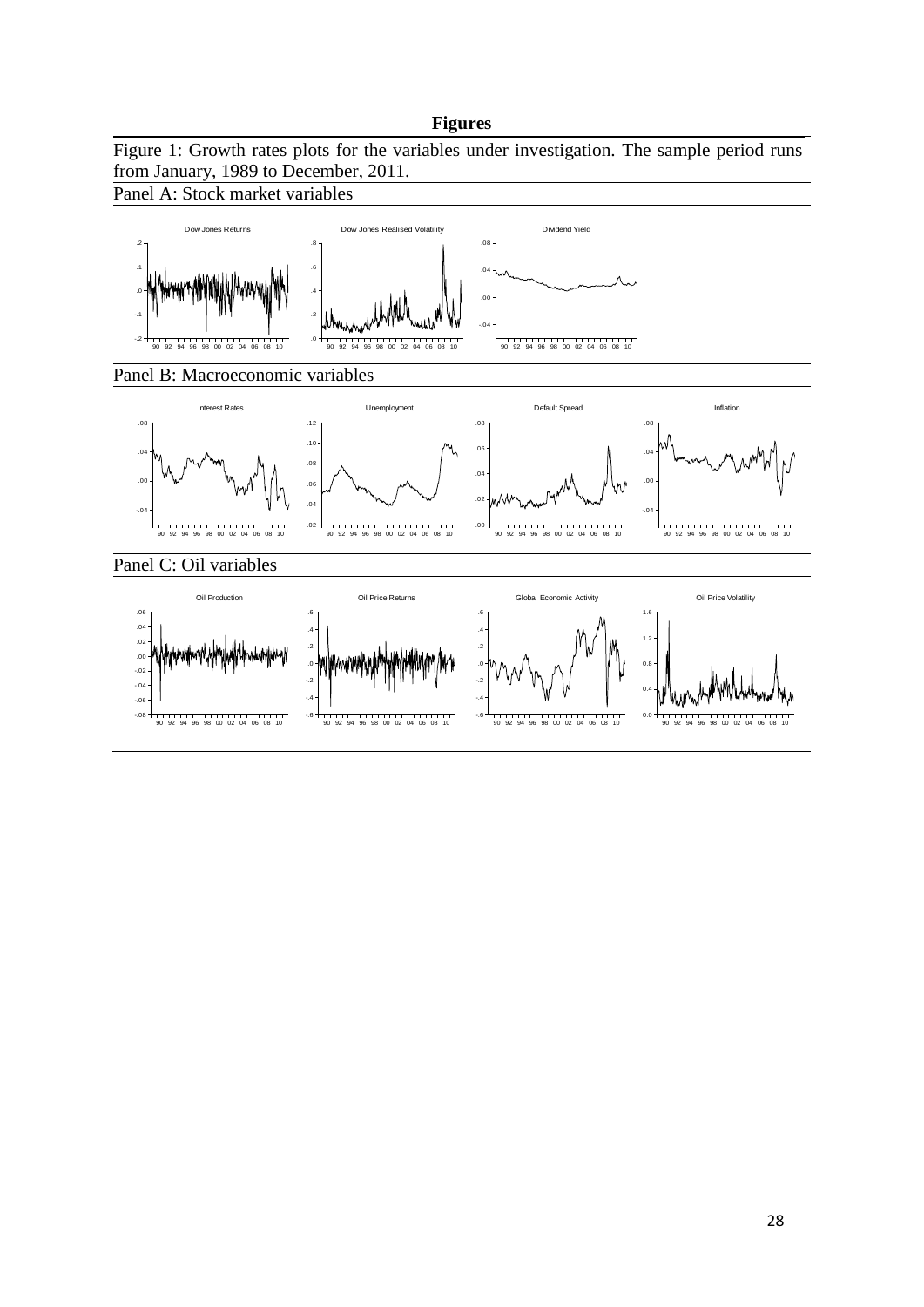Figure 2: Smoothed probabilities of State 1 and of State 2 of Dow Jones returns and volatility. The sample period runs from January, 1989 to December, 2011.



Note: For the Dow Jones returns, regime 1 is the high mean/low volatility, whereas regime 2 is the low mean/high volatility regime. For the Dow Jones volatility, regime 1 is the low mean/low volatility regime, whereas regime 2 is the high mean/high volatility regime.